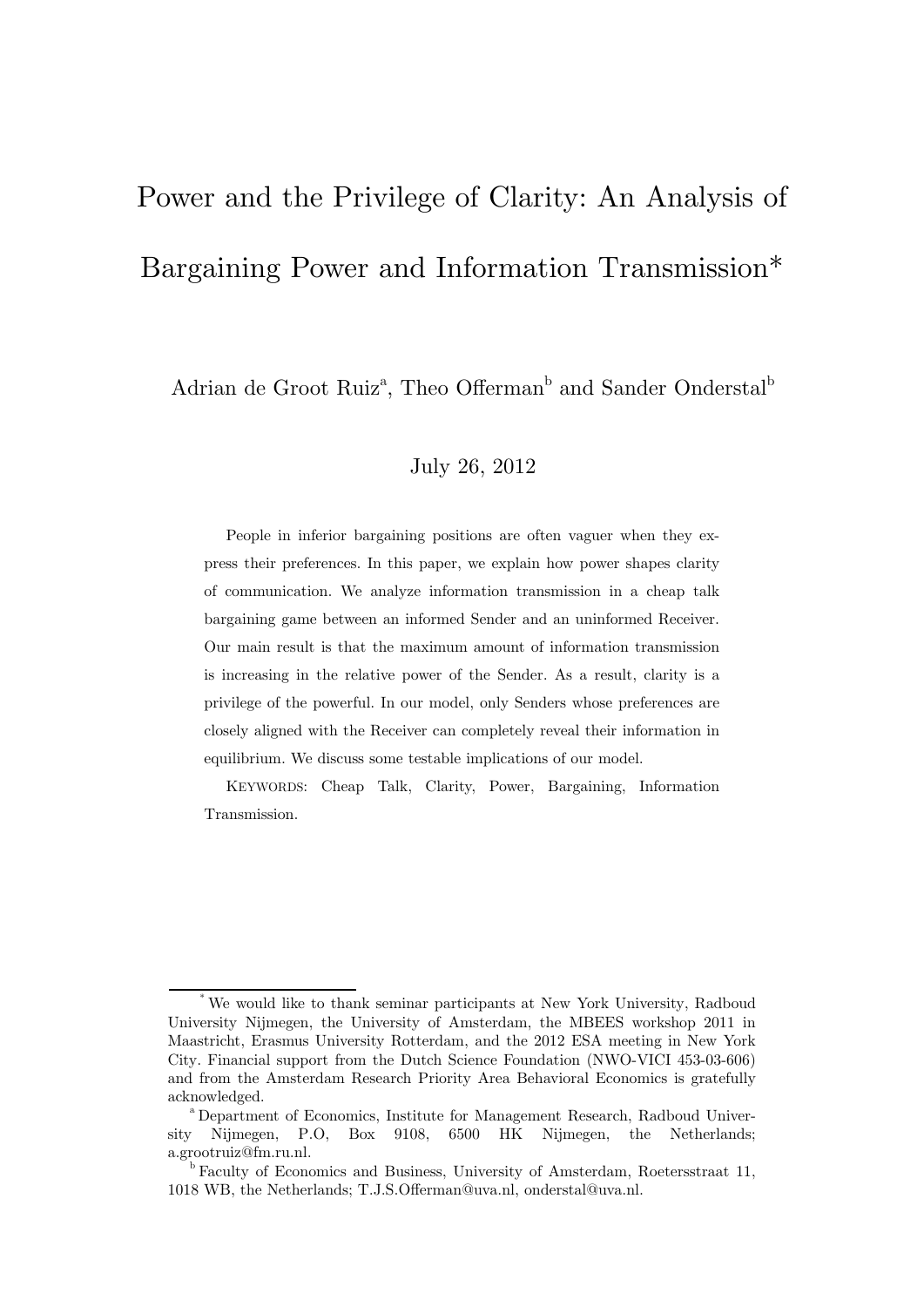## **1. Introduction**

 $\overline{a}$ 

Clarity seems to be a privilege of the powerful. The less fortunate among us are typically vaguer about their desires and need to think harder about what they say or do not say. Social psychologists have found that workers are more assertive in communicating their desires towards lower ranked co-workers than towards higher ranked co-workers (Kipnis, Schmidt and Wilkinson (1980), Yukl and Falbe (1990)). Gender studies point to a similar pattern in patriarchal societies, where women are found to be more hesitant in stating their wishes and interests than men.<sup>1</sup> The relation between power and clarity could be shaped primarily by history and culture. In the communication literature, the link between power and communication is widely recognized (Keating, 2009) and believed to be strongly mediated by culture (Gudykunst and Lee, 2003). High status individuals are typically approached with more respect and too clear a message by a lower ranked individual about her preferences might simply be seen as 'disrespectful.' Similarly, direct communication of preferences may result in the loss of face of the powerful person if it openly contradicts her wishes or of the less powerful person if her wishes are ignored. In contrast to the above disciplines, in economics the relation between power and communication is a largely untouched research area.<sup>2</sup>

In this paper, we explore the possibility that there is a fundamental strategic foundation for the relation between power and clarity. We focus on bargaining under asymmetric information, as this is a common type of interaction where clarity matters. One can think of labor negotiations between managers and

<sup>&</sup>lt;sup>1</sup> When discussing the source of miscommunication between men and women, some authors emphasize the role of power relations while others stress the role of culture (Baer (1976), Butler (1976), Maltz and Borker (1982), Henley and Kramarae (2001)).

<sup>&</sup>lt;sup>2</sup> As far as we know, in economics the only research touching on this subject concerns how the level of connectedness in a network affects the bargaining power of individuals in bilateral negotiations (Calvó-Armengol, 2001).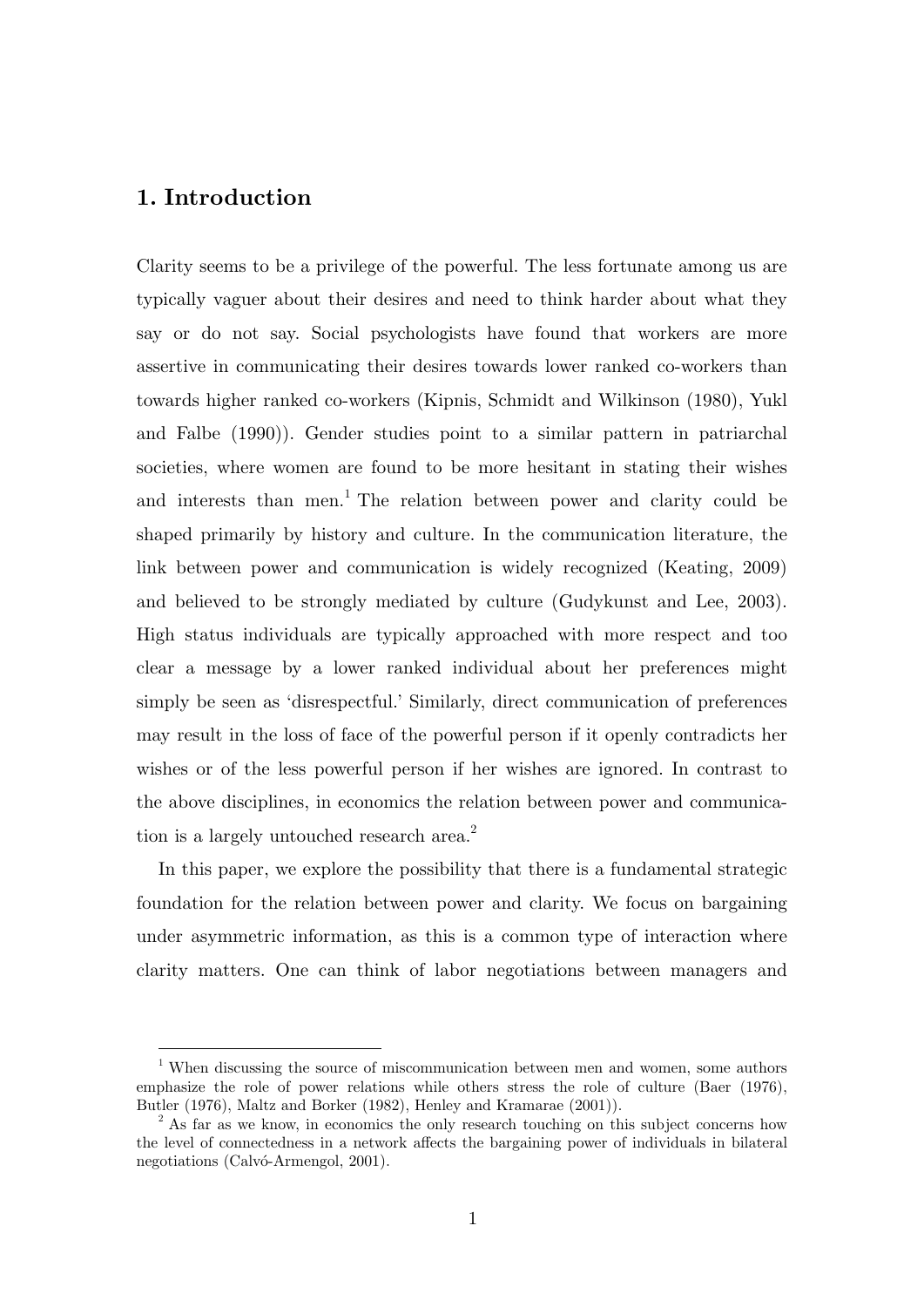employees, divorce negotiations between men and women, or multinationals bargaining about merger remedies with a competition authority.

How does power come into play in such situations? Importantly, the consequences of disagreement differ among agents with different levels of power. Simply put, agents in a more powerful position have better outside options. This power can firstly be due to institutional or cultural rules. For instance, central banks are more powerful if they are backed up by strict laws. Similarly, a manager is more powerful in countries where employees can be fired easily (such as the US) than in countries where employees have lots of protection (such as France). Finally, in countries with Islamic law, men have more rights than women at divorce, whereas in most Western countries women tend to have at least equal rights at divorce. Secondly, power can come from social, political or economic resources. For instance, a worker has more bargaining power if the labor market is tight. And even in communities where women have equal legal rights but tend to work in unpaid jobs, men tend to have a superior economic position when filing for divorce. In sum, power affects the costs of disagreeing for agents in bargaining settings.

We think about clarity as informational clarity: how much does someone learn about the state of the world from a message? The informational clarity of a message can firstly depend on its literal clarity: the indirectness, inexplicitness, vagueness or ambiguity of the words used (Cheng and Warren (2003), Agranov and Schotter  $(2010)$ .<sup>3</sup> In a single interaction with a stranger from a culture one does not know, the literal meaning is all one can go by. Secondly, if people share a cultural and social history, the information messages convey also depends on how messages are used. For instance, the precise statement "I'll come to your office at four o'clock" is in some (office) cultures not at all informative, because people use it under a wide range of intentions as when to come. By contrast, in some countries the ambiguous phrase "We may not appreciate it if your market share exceeds 25%" can be highly informative if

 $\overline{a}$ 

<sup>&</sup>lt;sup>3</sup> One may of course be mainly interested in literal clarity, for instance for linguistic purposes. We are chiefly interested in informational clarity as this determines the actions people take.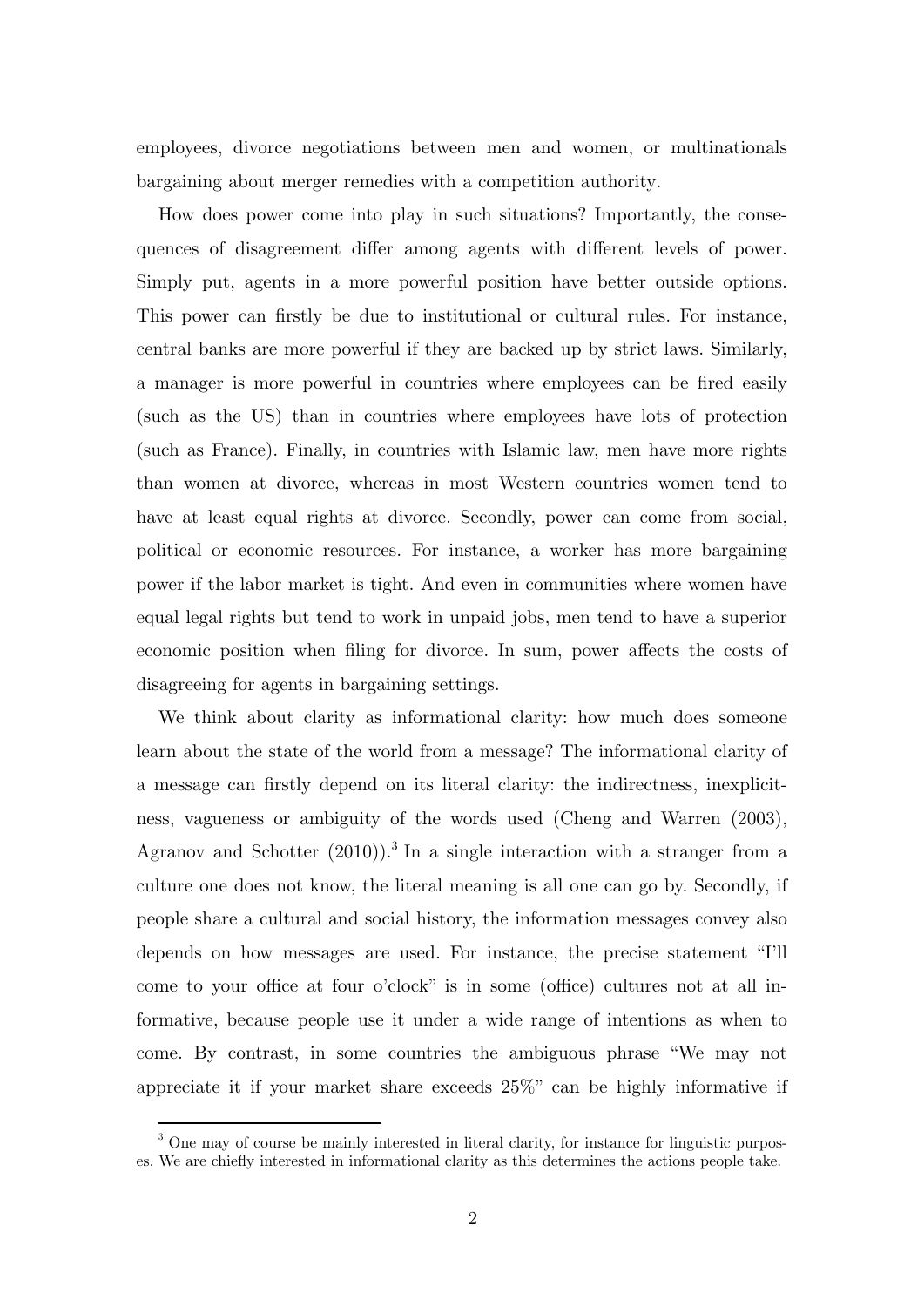such a formulation is only used when officials from the competition authority intend to reject the merger proposal. The more history people share, the more the clarity of messages will depend on their use. In equilibrium, informational meaning is completely determined by use: what message is used in what state of the world?

It is now possible to translate our original question of how power influences clarity into a precise one: how does bargaining power influence information transmission in equilibrium? We study this question in an elementary bargaining setting. A Sender with private preferences and a Receiver with commonly known preferences bargain over a one-dimensional issue.<sup>4</sup> The Sender sends a costless message to the Receiver, after which they play an ultimatum game in which the Sender can reject or accept the proposal of the Receiver.

We find that bargaining power is a key determinant of how much information can be transmitted: information transmission is increasing in the Sender's power and decreasing in that of the Receiver. In other words, the higher the relative power of an informed agent, the clearer she will be. There is one exception: Senders who have no bargaining power can fully reveal their type since they will be offered the Receiver's preferred outcome anyway in equilibrium.

We see our results primarily as a proof-of-principle, as many power relations and strategic settings are more complex in practice. At the same time, we believe that the intuition behind our results holds more generally. If you hold little power, it is not in your best interest to reveal too much information, because that can be exploited. Hence, you had better be kind of vague and strategic about what you communicate. If you are powerful, the potential for exploitation is limited and you can afford to be clear.

In addition to shedding light on power relations, this paper contributes to the theoretical literature on bargaining and information transmission. Our model differs from previous models in that the private information of the

 $\overline{a}$ 

 $^4$  We refer to the Sender as a 'she' and the Receiver as 'he.'  $\,$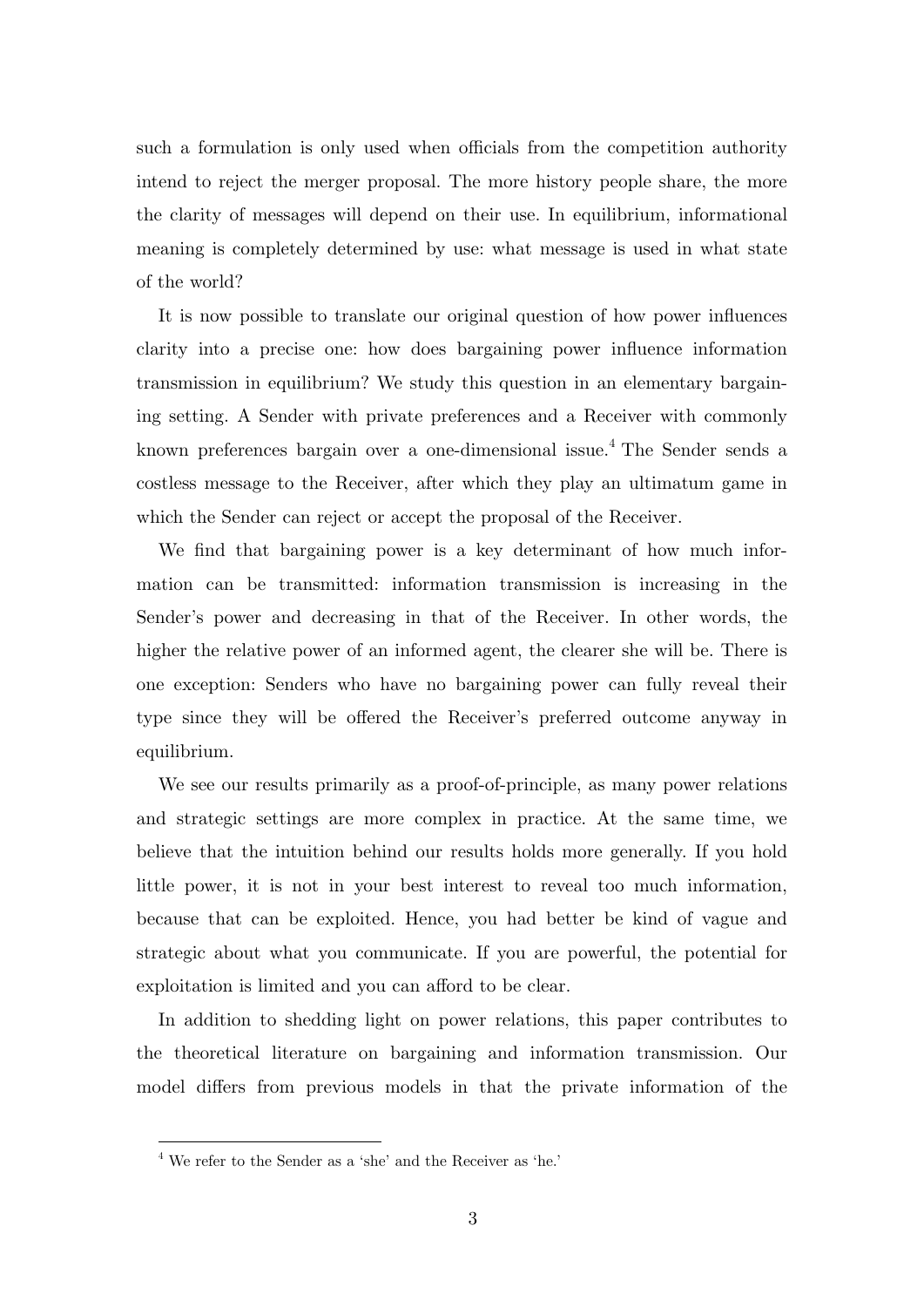Sender does not determine her bargaining power. This allows us to separate power from private preferences and model the power agents have due to their social, political or economic position irrespective of their preference in a particular situation. Our model is close to that of Matthews (1989), who was the first to study veto threats. In Matthews' model, however, the Sender's type determines her disagreement payoff, whereas in our model the disagreement payoff is an exogenous variable which is the same for all Sender types. Hence, we can model the power of a worker due to a tight labor market regardless of her preferences on unpaid leave or model the legal power divorcing men have in Saudi Arabia regardless of their individual preferences about how much they want to see their children.

Our modeling choice has profound implications for information transmission. Matthews finds that information transmission is fundamentally limited in his veto-setting, as the maximum equilibrium size is two in his model. From our results, we learn that this result hinges on the disagreement point being on the line. In our setup, a full range of Crawford-Sobel-like partition equilibria exists, allowing for more refined communication. In particular, the role of power in our model mirrors the role of interest-alignment in the Crawford-Sobel game to a large extent. Conceptually, the key difference is that Sender types whose preferred bargaining outcome is close to the Receiver's preferred outcome may completely reveal their information, whereas complete separation is never possible in the Crawford-Sobel model.<sup>5</sup>

The literature on economic bargaining and information transmission has mostly focused on buyer-seller situations, where the outcome-set is zero sum conditional on trade (e.g. Matthews and Postlewaite (1989) and Farrell and

<sup>&</sup>lt;sup>5</sup> In our analysis, we look at standard preferences and do not take a possible aversion to lying (Kartik, Ottaviani and Squintani, 2007; Kartik 2009) into account. One justification would be that the Sender may send a message with a proposed action rather than one containing a claim about her type. We also abstract from endogenous reputation building that could arise in repeated interactions (Sobel, 1985).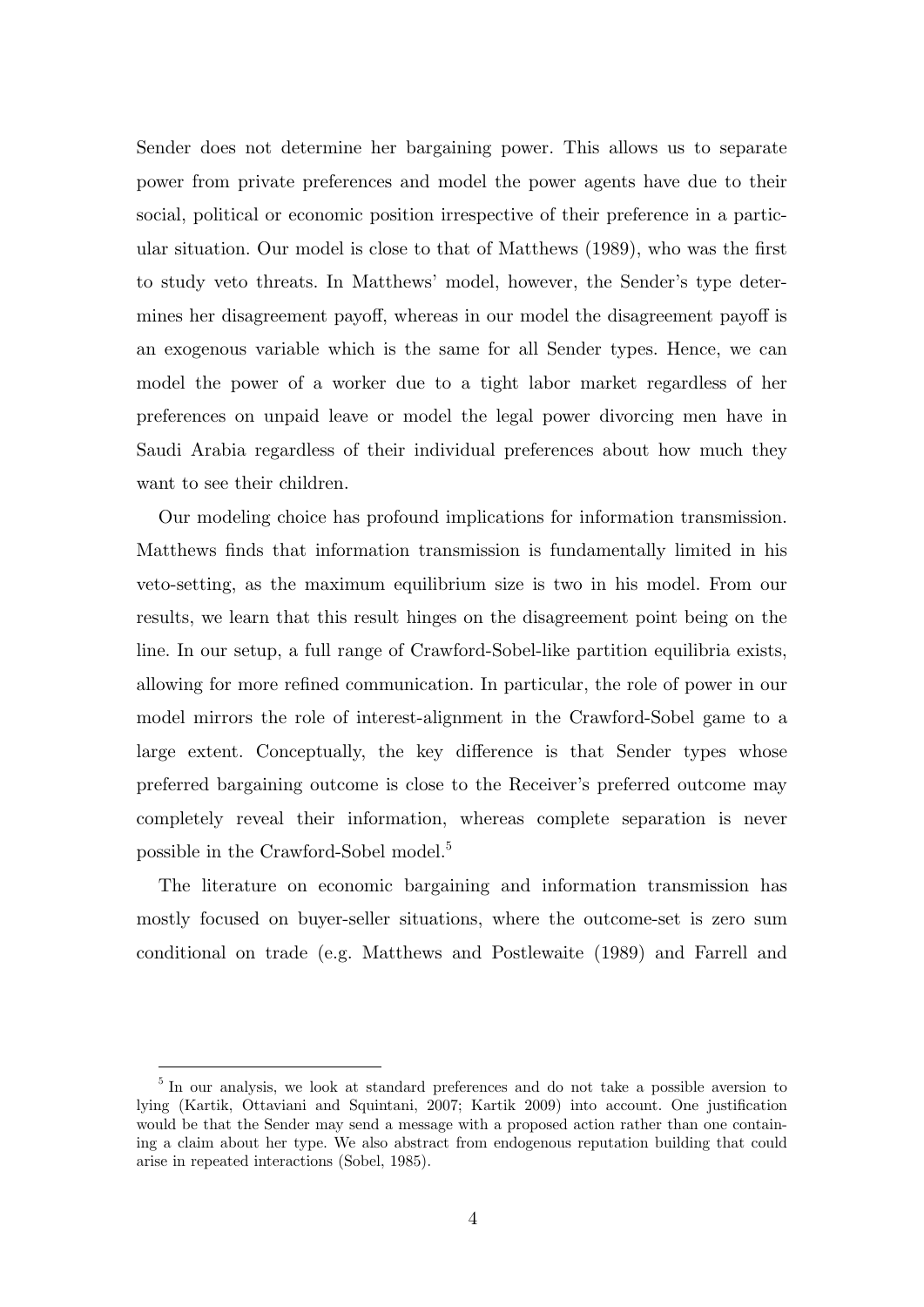Gibbons (1989)). In these models, the bargaining power of the other party is typically unknown, so that power and private information again coincide. $6,7$ Finally, our model has various interesting applications. In the conclusion we discuss testable economic implications for labor contracts and for remedies merging firms propose to competition authorities.

The remainder of this paper has the following structure. Section 2 presents a simple example of our model that serves to illustrate our set-up and results. Section 3 presents the model and the results. Section 4 concludes. All proofs are relegated to the appendix.

## **2. Example**

 $\overline{a}$ 

In this section, we consider a linear example to illustrate the main results from our general model.

#### **2.1. The model**

Consider a cheap talk game with veto threats between an informed Sender (she) and an uninformed Receiver (he). The outcome of the game *x* is a point on the interval [0,1] or the disagreement point  $\delta \notin [0,1]$ . The Sender's payoff on the interval depends on the state of the world *t* (her type):  $U^{S}(x,t) = - |x-t|$ . The larger the distance between the outcome x and her type *t*, the lower the Sender's payoff. The Sender is privately informed of her type *t*, while it is commonly known that *t* is drawn from the uniform distribution on [0,1]. The Receiver's payoff,  $U^R(x) = -x$ , is independent of *t*: he always prefers smaller outcomes to larger ones. We vary the payoff of the disagreement point to the players:  $U^R(\delta) = -d^R$  and  $U^S(\delta) = -d^S$  with  $d^R, d^S > 0$ . Note that

 $6$  For a literature-review on bargaining with incomplete information see Ausubel, Cramton and Deneckere (2002).

<sup>&</sup>lt;sup>7</sup> Interesting buyer-seller models exist that involve cheap talk under partially aligned interests, such as Pitchik and Schotter (1987), but those do not look at bargaining power.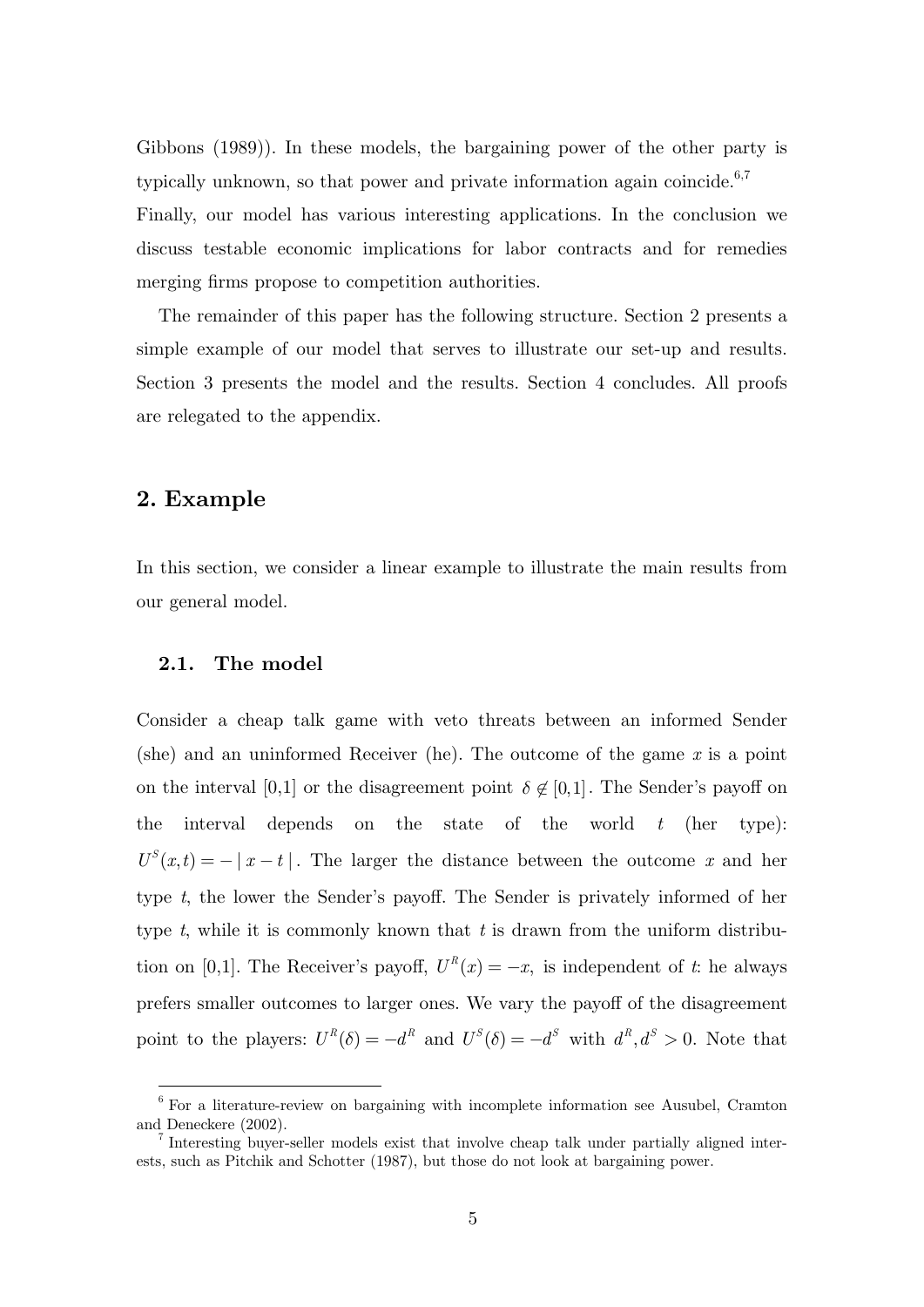$d<sup>R</sup>$  and  $d<sup>S</sup>$  are the size of the "harm" if bargaining breaks down. In particular, we have:

$$
U^{R}(x) - U^{R}(\delta) = d^{R} - x \text{ for all } x \in [0,1]
$$

$$
U^{S}(x,t) - U^{S}(\delta) = d^{S} - |x - t| \text{ for all } x \in [0,1]
$$

Observe that the Receiver prefers  $\delta$  to all outcomes more than  $d^R$  away from the origin and that the Sender prefers  $\delta$  to all outcomes on the line more than  $d<sup>S</sup>$  away from her type *t*.

The game proceeds as follows. First, the Sender is informed of her type *t*. Subsequently, she sends a costless message  $m \in M$  to the Receiver, where M is some sufficiently rich message set. Then, the Receiver proposes an action  $a \in [0,1]$  to the Sender. Finally, the Sender accepts or rejects *a*. If she accepts,  $x = a$  is the outcome and if she rejects,  $x = \delta$  is the outcome.

The game is an elementary bargaining setting under asymmetric information and models some important aspects of real interactions. The one-dimensional bargaining set allows us to capture partially aligned and partially conflicting interests of the players. The one-sided information asymmetry and single round of 'pre-play communication' captures the essence of biased information transmission. The game is similar to Matthews' (1989), except that the disagreement point lies on the real line in Matthews' model. The disagreement point being now outside of the line allows us to model differences in bargaining power independent of player's preferences on the line. Hence, the disagreement payoff reflects power individuals have due to their (commonly known) social, political or economic position and which they share with other members of their group. The bargaining power of the players in our game is determined by how attractive the disagreement point  $\delta$  is to them. As  $d^S$  [ $d^R$ ] becomes smaller, the Sender's [Receiver's] payoff of the disagreement point increases and the interval of points that the player prefers to  $\delta$  narrows. Hence, the larger  $d^S$  [ $d^R$ ], the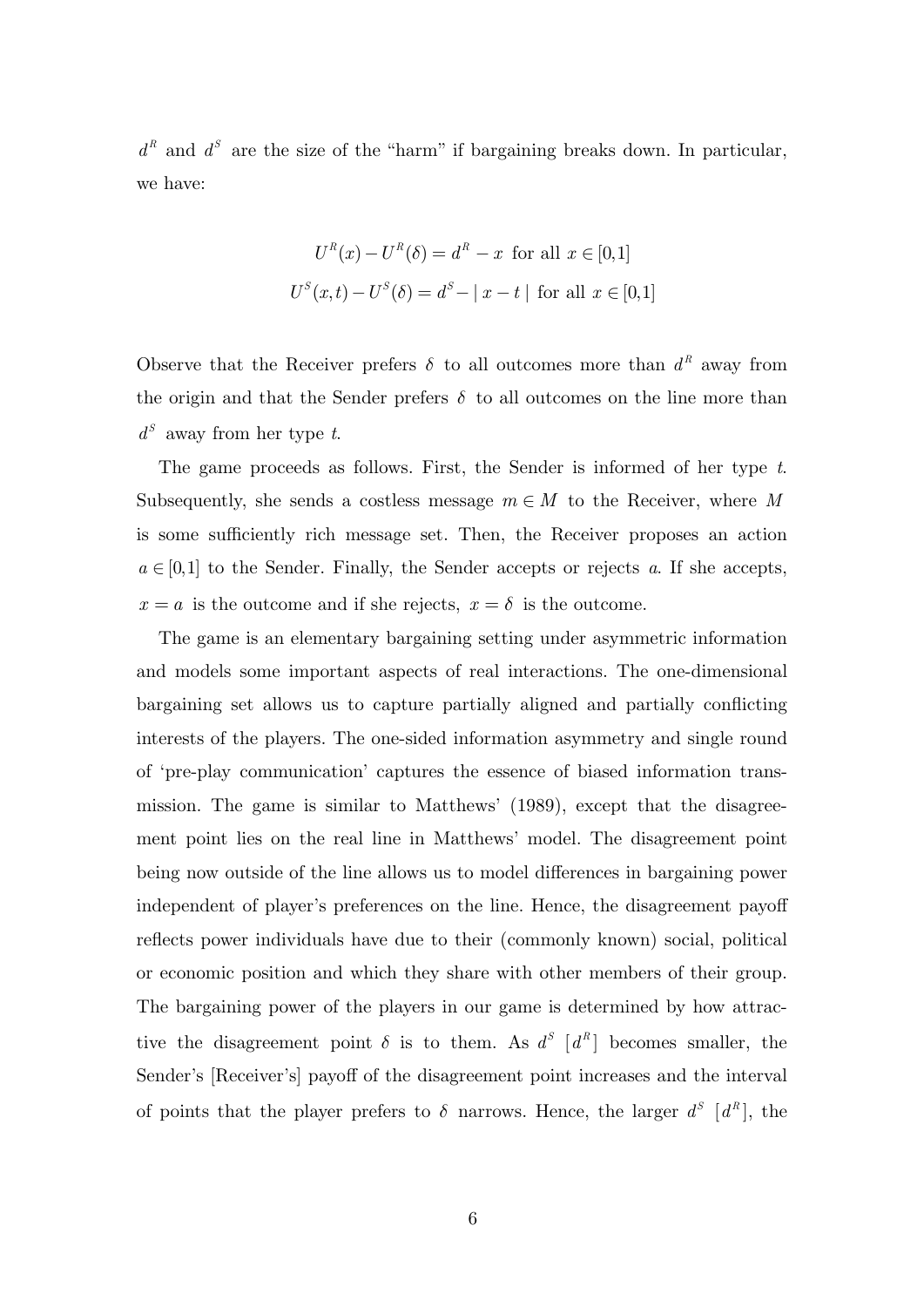smaller the bargaining power of the Sender [Receiver]. Figure 1 illustrates the model.





#### **2.2. Equilibria**

Like Matthews (1989), we employ a refinement of the perfect Bayesian equilibrium. First, we restrict the Receiver to play pure strategies. Second, we require that Sender types who plan to veto any equilibrium action send a message inducing an action *a* that maximizes  $U^S(a,t)$ . This refinement is motivated on the basis of Selten's (1975) trembling hand perfection argument: the Sender considers that she might tremble with a small probability and accept the Receiver's proposed action. From now on we refer to a perfect Bayesian equilibrium satisfying these two requirements simply as an equilibrium.

To provide a formal description of an equilibrium, we introduce some additional notation. Let for any set *S*,  $\Delta S$  denote the set of probability distributions on *S*. Let *T* denote the Sender's type set and *A* represent the set of actions for the Receiver. In the example,  $T = A = [0,1]$ . A strategy for the Sender consists of a message function  $\mu: T \to \Delta M$  and an acceptance probability function  $\nu : \mathbb{R} \times T \to [0,1]$ . A strategy of the Receiver is a function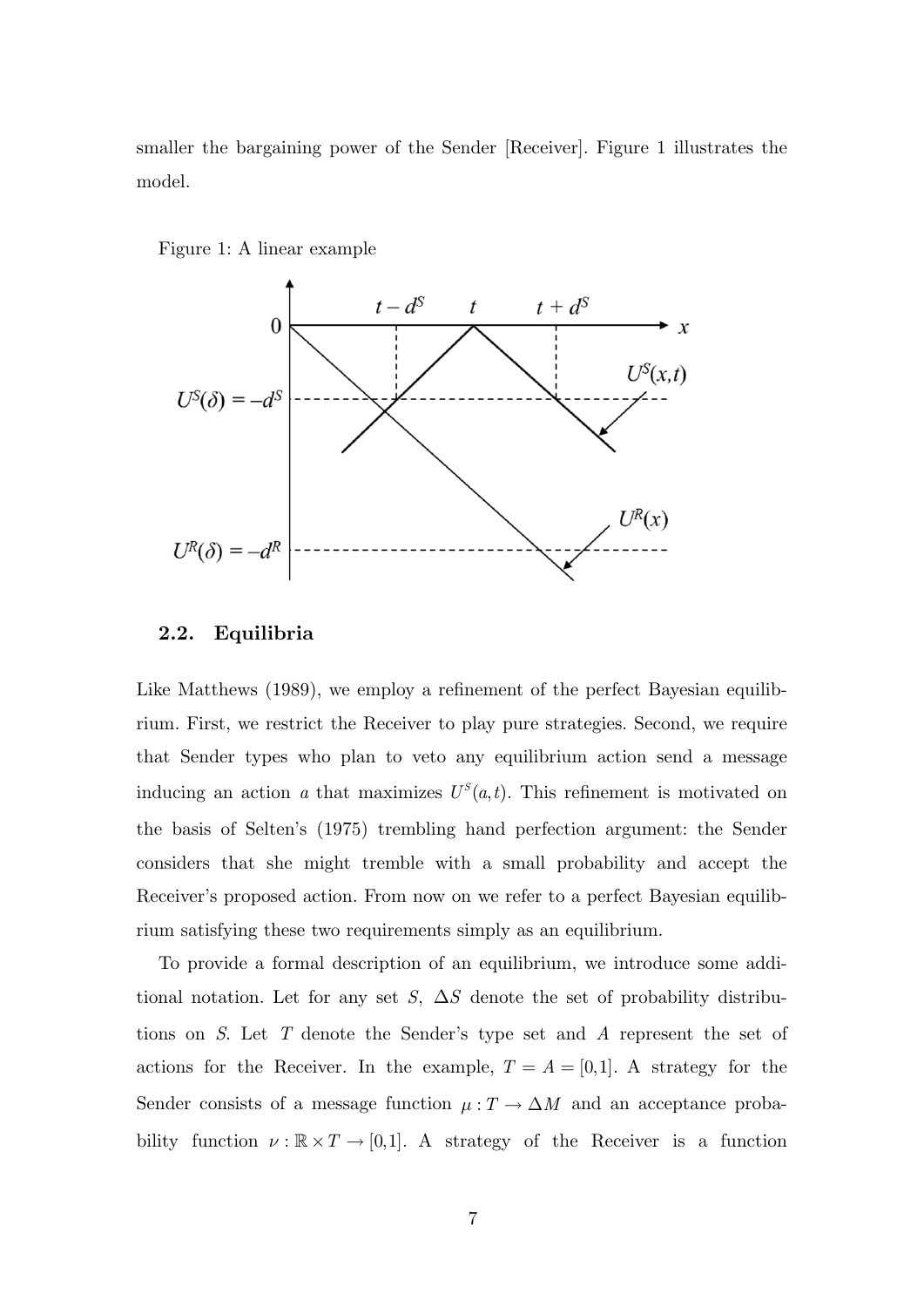$\alpha : M \to \mathbb{R}$ . The Receiver has correct prior beliefs  $\beta^0$ . Finally, the Receiver has posterior beliefs  $\beta : M \to \Delta T$ .

**Definition 1** An equilibrium  $\sigma^* = {\mu^*, \nu^*, a^*, \beta^* }$  is characterized by the fol*lowing four conditions:*

- 1. For each message *m*, the Receiver chooses an action  $\alpha^*(m)$  that maximizes his expected utility conditional on his posterior beliefs  $\beta^*$ :  $\alpha^*(m) \in \arg \max_{a \in A} E_i[(U^R(a) - U^R(\delta))\nu(a, t) | \beta^*]$  for all m;
- 2. Each Sender type *t* sends a message  $m \in \mu^*(t)$  maximizing her utility:  $\in$  argmax  $U^S(\alpha^*(m), t)$   $\forall m$  in the support of  $\mu^*(t)$   $\forall t$ ;  $m \in M$  $m \in \arg \max_{m \in M} U^{S}(\alpha^*(m), t)$   $\forall m$  in the support of  $\mu^*(t)$   $\forall t$  $\in$  argmax  $U^S(\alpha^*(m), t)$   $\forall m$  in the support of  $\mu^*(t)$   $\forall$
- 3. The Sender accepts the Receiver's action iff it gives her more utility than the disagreement point:

$$
\nu^*(a,t) = 1 \text{ if } U^S(a,t) > U^S(\delta) \text{ and } \nu^*(a,t) = 0 \text{ if } U^S(a,t) < U^S(\delta);
$$

4.  $\beta^*$  is derived from  $\mu^*$  and  $\beta^0$  using Bayes' rule where possible.

**Definition 2** An equilibrium  $\sigma^*$  is called a partition equilibrium if there is a  $partition \quad 0 = t_0 < t_1 < \cdots < t_{n-1} < t_n = 1 \quad of \quad the \quad type \quad space \quad such \quad that \quad for$  $k = 1, ..., n$ , each type in  $(t_{k-1}, t_k)$  induces action an  $a_k$  with  $a_1 < a_2 < ... < a_n$ .

As in Crawford and Sobel's (1982) and Matthews' (1989) cheap talk games, all equilibria of our game are partition equilibria.<sup>8</sup> Each type induces that action that is closest to her type, so that the type space can be partitioned into intervals of types who induce the same action. The intuition for this result is the following. First of all, full separation is impossible in any type-interval contained in  $(d<sup>S</sup>, 1]$ : The utility for a revealed type  $t \in (d<sup>S</sup>, 1]$  would be equal to her utility from the disagreement point because the receiver will choose action  $a = t - d^S$ . As a consequence, the Sender has an incentive to mimic a higher type. More generally, it can be shown that there is a minimum distance be-

<sup>&</sup>lt;sup>8</sup> To be precise, the action set characterizes an (infinite) class of essentially equivalent equilibria that induce the same equilibrium outcome and differ only in the messages that are used.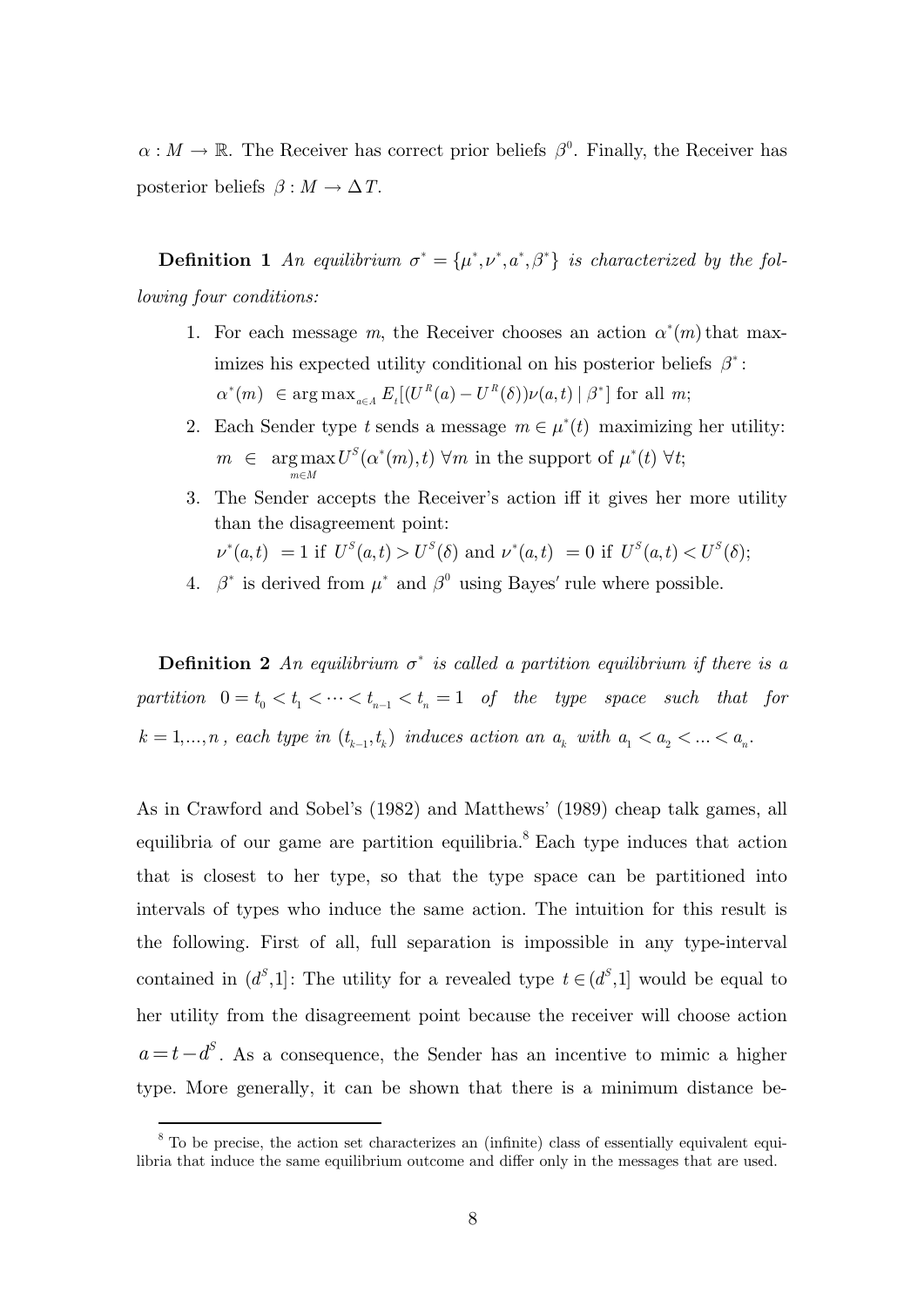tween any two equilibrium actions, so that the equilibrium action set is finite. Together with the fact that Senders elicit the action closest to their type, this results in a well-ordered partition.

The number of equilibrium actions *n* is called the "size of the equilibrium". In games with only partition equilibria, the size of the equilibrium provides a natural measure of information transmission, which is invariant to scaling (of the payoff, action or type space). Equilibrium size will correlate well with other measures, such as conditional variance, prediction error, ex-ante efficiency or  $ex$ -post efficiency, with the suitability of each depending on the context.<sup>9</sup> In all cheap talk games, a size-1 (pooling) equilibrium exists in which no information is transmitted. We say that more information is transmitted as the size of the equilibrium increases.

In this cheap talk barraging game, the most influential (most informative) equilibrium seems most plausible. Still, as in other continuous cheap talk games like that of Crawford and Sobel (1982) or Matthews (1989), the equilibrium set is hard to refine.<sup>10</sup> In De Groot Ruiz, Offerman and Onderstal  $(2011a)$ , we introduce the Average Credible Deviation Criterion and show that it selects a unique maximum-size equilibrium in the model presented in this paper (under some conditions). This criterion generalizes credible deviations approaches such as neologism proofness (Farrell, 1993) and announcement proofness (Matthews, Okuno-Fujiwara and Postlewaite, 1991) and does not suffer from non-existence. In an experiment, we find support for the predictions of ACDC in a setting pertaining to the model we present here (De Groot Ruiz, Offerman and Onder-

<sup>&</sup>lt;sup>9</sup> A problem of these measures is that they lack a natural dimension, such that they are typically not invariant to immaterial transformations of the game. For instance, the average prediction error or the conditional variance is not invariant to scaling of the type space and exante utility is not invariant to immaterial transformation of payoffs of subsets of the type set. The fraction of outcomes that is ex-post efficient does not suffer from this invariance problem, but is a rather crude measure.<br><sup>10</sup> Traditional signaling refinements in the vein of Kohlberg and Mertens (1986) have no bite

in cheap talk games, as messages are costless. In De Groot Ruiz, Offerman and Onderstal (2011a), we show that in the current game also the cheap talk refinements neologism proofness (Farrell, 1993), announcement proofness (Matthews, Okuno-Fujiwara and Postlewaite, 1991), the recurrent mop (Rabin and Sobel, 1996) and NITS (Chen, Kartik and Sobel, 2008), are not selective and the non-equilibrium concepts of Credible Message Rationalizability (Rabin, 1990) and Partial Common Interest (Blume, Kim and Sobel, 1993) are not predictive.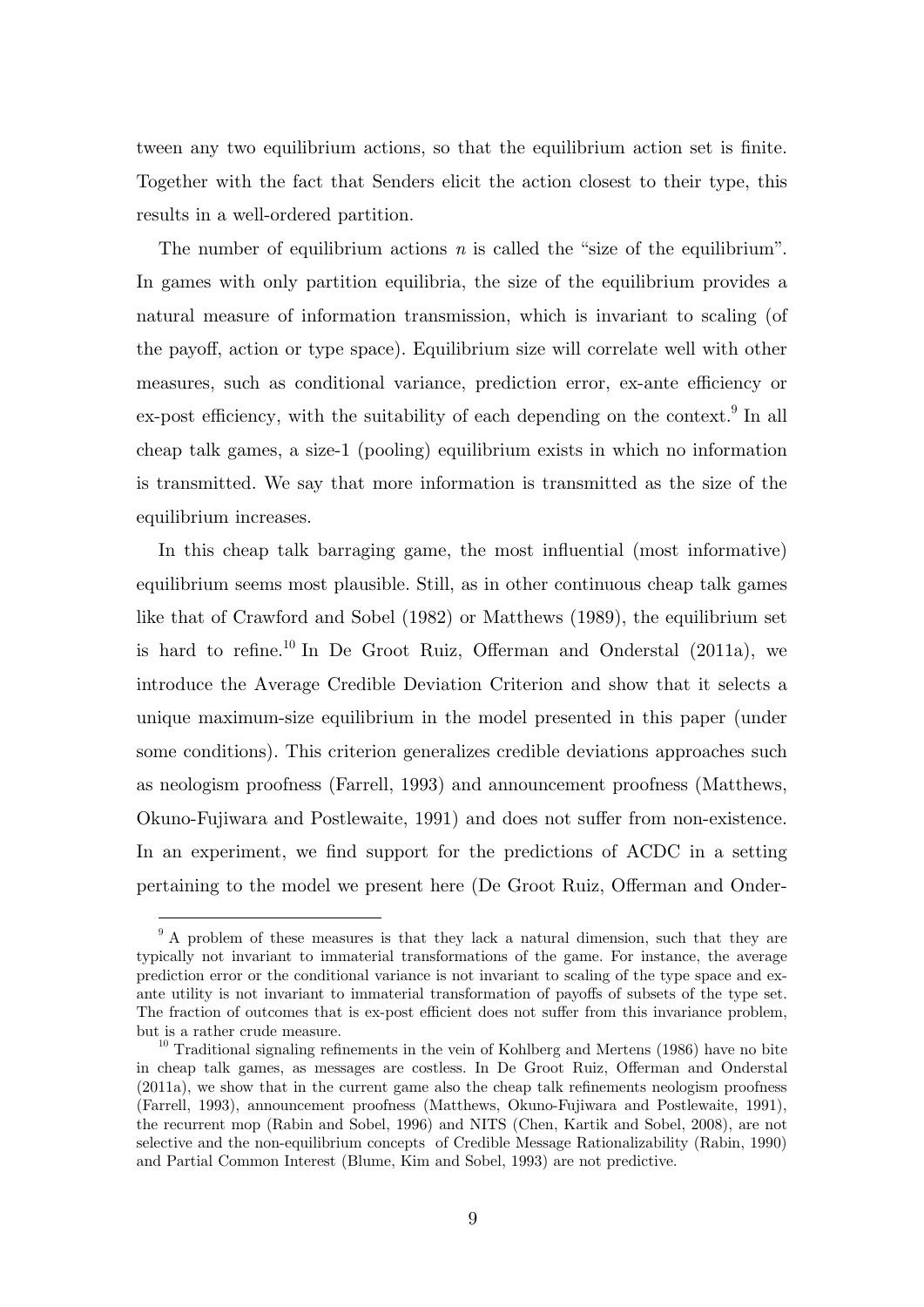stal, 2011b). In particular, we find that the maximum size equilibrium organizes behavior best in all five games we study.

#### **2.3. Power and Clarity**

We now turn to the central question of this paper: How does power affect information transmission in equilibrium? To answer this question, let us study an example where we fix the Receiver's bargaining power by taking  $d^R = \frac{5}{4}$  and increase the Sender's bargaining power by moving her disagreement point's "harm" from  $d^S = \frac{1}{2}$  to  $d^S = \frac{1}{4}$ .

Let us start with  $d^s = \frac{1}{2}$ . This game has two equilibria, a size-1 equilibrium and a size-2 equilibrium. In the size-1 equilibrium, the Receiver ignores all Sender messages and best responds to his prior beliefs. His optimal action involves a trade-off between maximizing the probability that the proposal is accepted and maximizing the payoff of the proposal conditional on acceptance. Note that proposals  $a > 1 - d^s = \frac{1}{2}$  are not optimal from the viewpoint of the Receiver because the proposal  $a = \frac{1}{2}$  will be accepted by more Sender types and yields the Receiver higher utility when accepted. The Sender accepts proposals  $a \leq \frac{1}{2}$  with probability  $a + \frac{1}{2}$  because all type  $t \leq a + d^s = a + \frac{1}{2}$  will accept. So, the Receiver maximizes his expected utility by solving

$$
\max_{a\in[0,1/2]} \Pr\left\{a \text{ is accepted}\right\}\left(U^R(a) - U^R(\delta)\right) = \left(a + \frac{1}{2}\right)\left(\frac{5}{4} - a\right).
$$

Therefore, in the size-1 equilibrium, the Receiver proposes action  $a = \frac{3}{8}$ . All Sender types use the same message strategy, which is optimal for each type as it does not matter what they send because the Receiver will always propose  $a = \frac{3}{8}$ .

The game also has a size-2 equilibrium with actions  $a_1 = 0$  and  $a_2 = \frac{1}{2}$ . Sender types in  $[0, \frac{1}{4})$  could send the message "My type is low," inducing the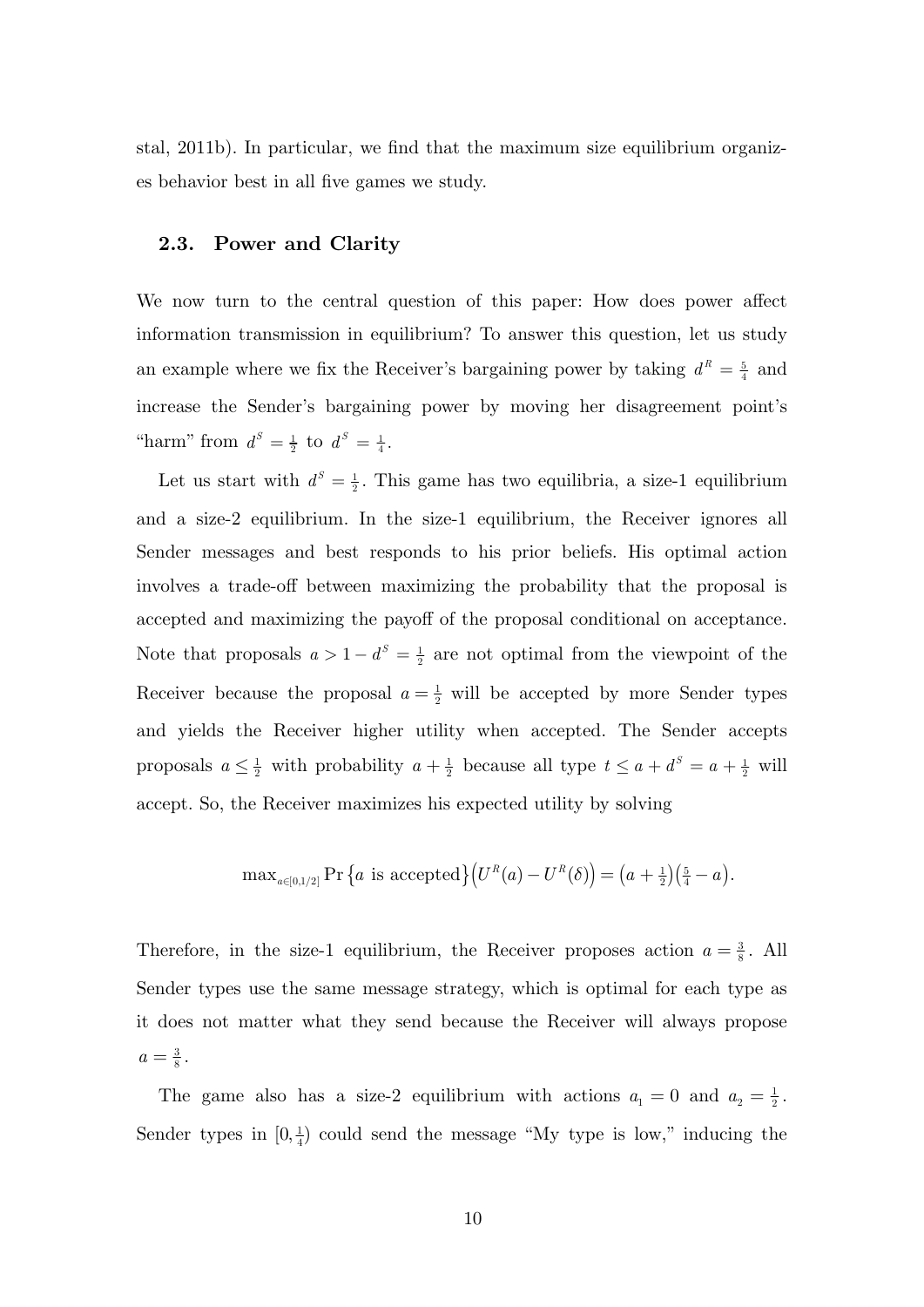Receiver to propose 0. Types in  $\left[\frac{1}{4},1\right]$  could send another message such as "My type is high," inducing the Receiver to propose  $\frac{1}{2}$ . When the Receiver receives the message "My type is low" he correctly infers that types are in the interval  $[0, \frac{1}{4})$  and proposes 0, his most preferred outcome, as all types in  $[0, \frac{1}{4})$  accept 0. If he receives the message "My type is high," he infers  $t \in [\frac{1}{4}, 1]$ . Again, proposals  $a > 1 - d^s = \frac{1}{2}$  are never the Receiver's best response. Therefore, he solves

 $\max_{a \in [0,1/2]} \Pr\left\{ a \text{ is accepted} | t \in \left[\frac{1}{4},1\right] \right\} \left( U^R(a) - U^R(\delta) \right) = \frac{4}{3} \left( a + \frac{1}{4} \right) \left( \frac{5}{4} - a \right).$ 

Indeed,  $a = \frac{1}{2}$  is optimal.

Higher size equilibria cannot exist. Suppose they did, then the Receiver would play at least three equilibrium actions  $0 \le a_1 < a_2 < a_3 \le \frac{1}{2}$  with strictly positive probability. The corresponding Sender type partition would involve an interval of types  $(t_1, t_2) \subset (0, \frac{1}{2})$  inducing action  $a_2$ . However, if the Receiver believes types are in this interval, his best response is the action  $a = 0 < a_2$ because  $a = 0$  is the Receiver's preferred outcome and all types in this interval will accept it. This establishes a contradiction.

How does bargaining power affect this picture? The maximum size equilibrium can be constructed as follows. The Receiver's highest equilibrium action  $a_n$ satisfies  $a_n \leq 1 - d^s$  because actions greater than  $1 - d^s$  yield lower utility for the Receiver and are accepted by fewer Sender types than action  $a = 1 - d^s$ . For the same reason, each equilibrium action  $a_k$ , induced by types in the interval  $(t_{k-1}, t_k)$ , satisfies  $a_k \leq t_k - d^s$  if  $t_k > d^s$ . This implies that indifference types  $t_k > d^s$  receive the same utility as in the disagreement point. For type  $t_k$ to be indifferent between equilibrium actions  $a_k$  and  $a_{k+1}$ , the distance between the two actions must be at least  $2d^s$ . So, starting with the highest equilibrium action, we can find the maximum size equilibrium by finding new equilibrium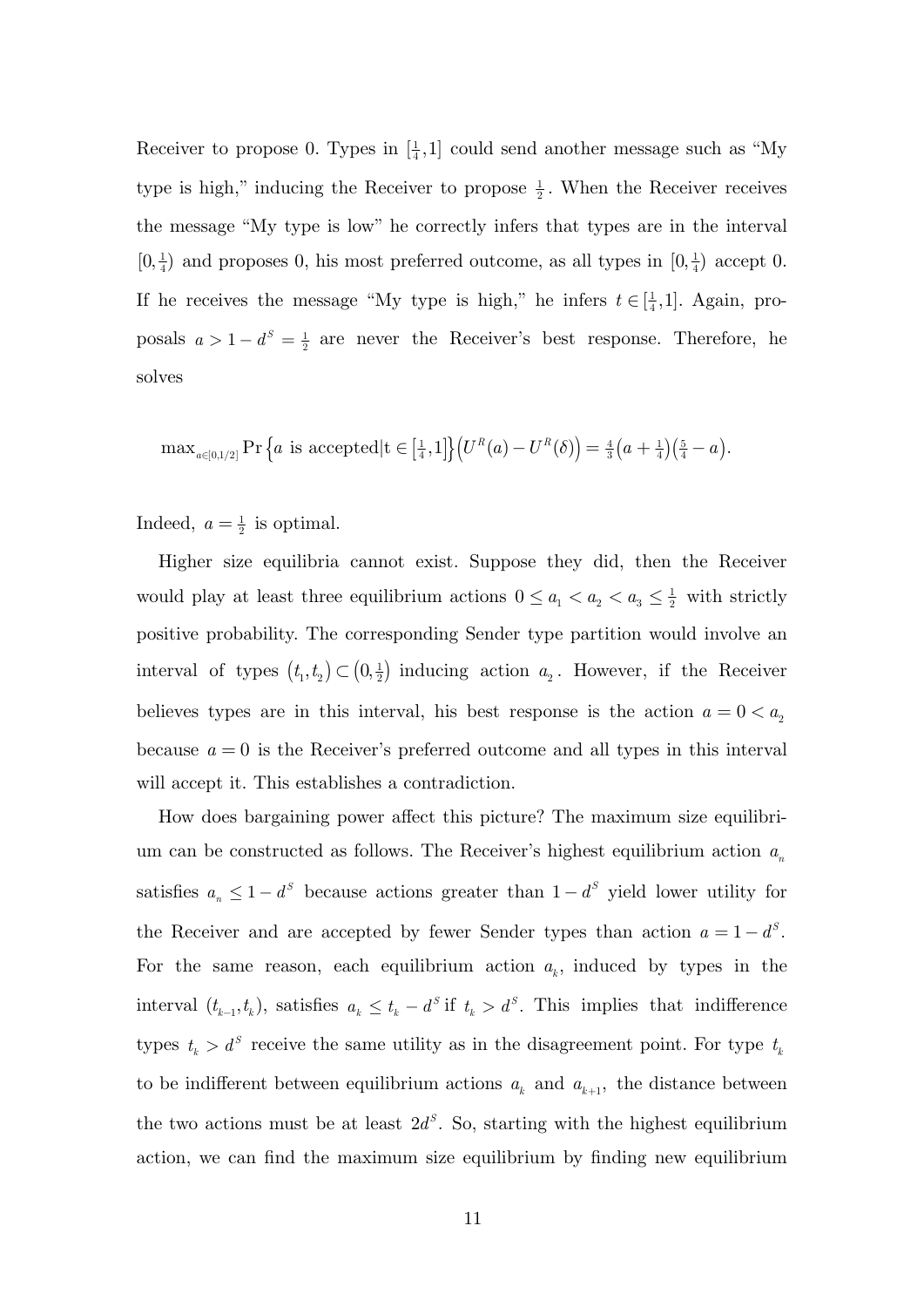actions by consecutively subtracting  $2d^s$  until we go below zero. The lowest action in the maximum size equilibrium is always  $a_1 = 0$ .

For example, suppose we increase the Sender's bargaining power by moving her disagreement point's "harm" from  $d^S = \frac{1}{2}$  to  $d^S = \frac{1}{4}$ . If we take  $a_n = 1 - d^s$ , this algorithm produces the following conjecture for a maximum size equilibrium for  $d^S = \frac{1}{4}$ :

$$
a_3 = 1 - d^S = \frac{3}{4}; \ a_2 = a_3 - 2d^S = \frac{1}{4}; \ a_1 = 0;
$$
  

$$
[t_2, t_3] = \left[\frac{1}{2}, 1\right]; \ [t_1, t_2] = \left[\frac{1}{8}, \frac{1}{2}\right]; \ [t_0, t_1] = \left[0, \frac{1}{8}\right].
$$

It is readily verified that both players play a best response against each other, so that we have identified the maximum size equilibrium. Figure 2 represents the structure of this equilibrium.

Figure 2: The maximum size equilibrium for  $d^R = \frac{5}{4}$  and  $d^S = \frac{1}{4}$ .



Observe that the maximum equilibrium size goes from 2 to 3 if we decrease the Sender's disagreement point's "harm" from  $d^S = \frac{1}{2}$  to  $d^S = \frac{1}{4}$ . This finding illustrates our key result that the maximum information transmission possible in equilibrium increases with the Sender's relative bargaining power.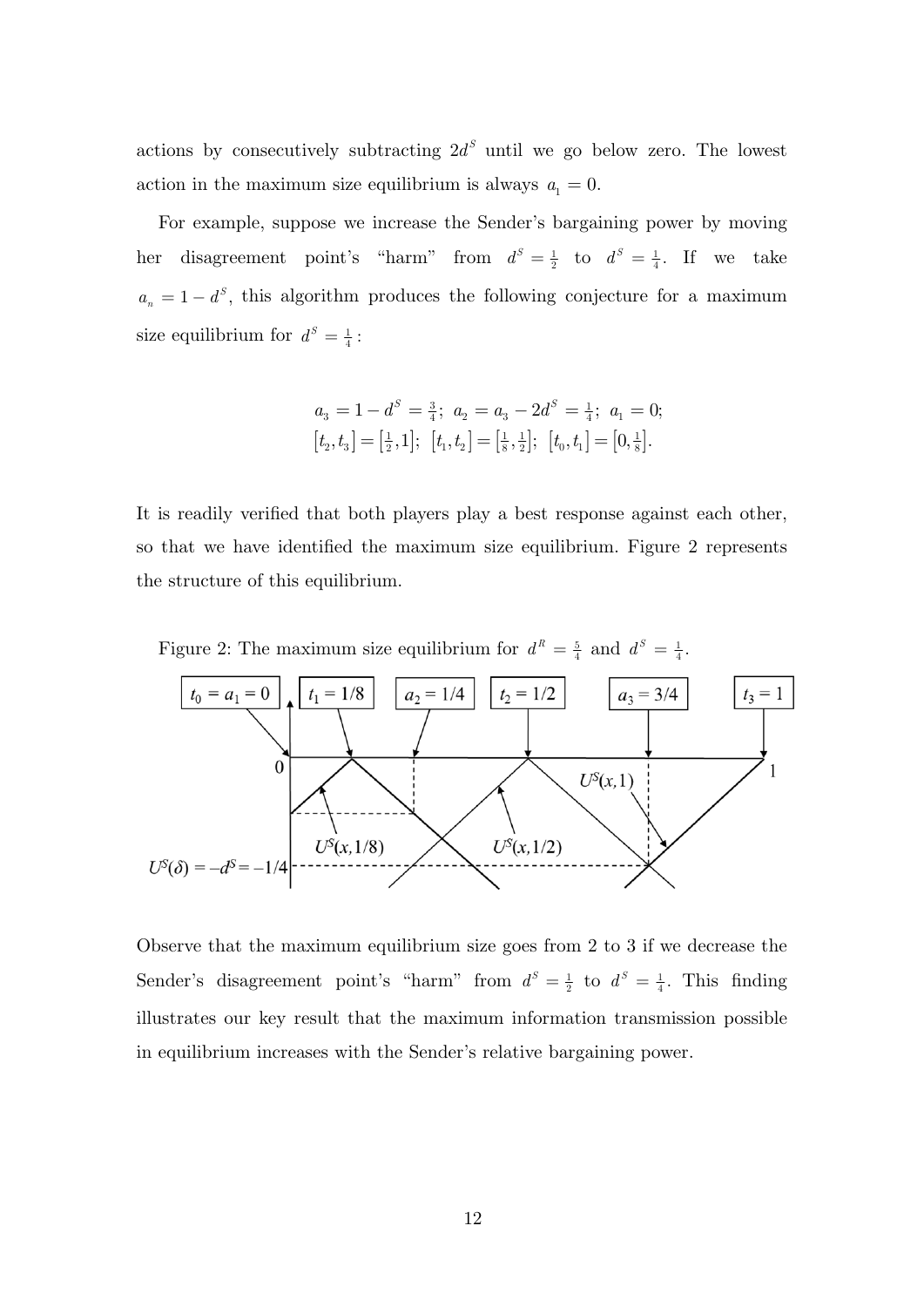## **3. The general model**

 $\overline{a}$ 

A Sender and Receiver play the following game with an outcome in  $X = \mathbb{R} \cup \{\delta\}$ . First, the Sender privately observes her one dimensional type *t*. It is common knowledge that *t* is drawn from the uniform distribution on the interval [0,1].<sup>11</sup> Second, the Sender sends a message  $m \in M$ , where  $\mathbb{R} \subset M$ . Third, the Receiver receives *m* and proposes an action  $a \in \mathbb{R}$ . Finally, the Sender accepts or rejects *a*. If the Sender accepts [rejects], the proposed action  $a \left[ \delta \right]$  is the outcome of the game.

Let  $U^R : X \to \mathbb{R}$  be the utility function of the Receiver and  $U^S : X \times T \to \mathbb{R}$ that of the Sender. We model the players' bargaining power as the payoff of the disagreement point,  $U^R(\delta)$  and  $U^S(\delta)$ , where we assume that neither depends on *t*.  $U^R$  and  $U^S$  satisfy the following assumptions:

- (A1)  $U^R$  is twice continuously differentiable, unimodal with a peak at 0 and concave on  $\mathbb R$ .
- (A2)  $U^S(\cdot, \cdot)$  is continuous, unimodal at *t* for each *t* on  $\mathbb{R}$ ;  $U^S(x,t)$  is strictly increasing [decreasing] in *x* for  $x < t$  [ $x > t$ ];
- (A3) If a Sender type *t* is indifferent between outcomes  $x_1$  and  $x_2 > x_1$ , then higher types than *t* prefer  $x_2$  and lower types prefer  $x_1$ .

Let the outcomes  $\lambda(t, U^S(\delta)) < t$  and  $\rho(t, U^S(\delta)) > t$  be the indifference points to the left respectively right of *t* with respect to the disagreement point, i.e.

$$
U^{S}(\lambda(t, U^{S}(\delta)), t) = U^{S}(\rho(t, U^{S}(\delta)), t) = U^{S}(\delta).
$$

<sup>&</sup>lt;sup>11</sup> Given that types *t* are drawn from a smooth distribution function  $F$ , we can make the assumption of uniformly distributed types without further loss of generality: *t* can be replaced by  $\tilde{t} \equiv F(t)$ , which is uniformly distributed on [0,1]. Of course, all other variables and assumptions should be redefined accordingly.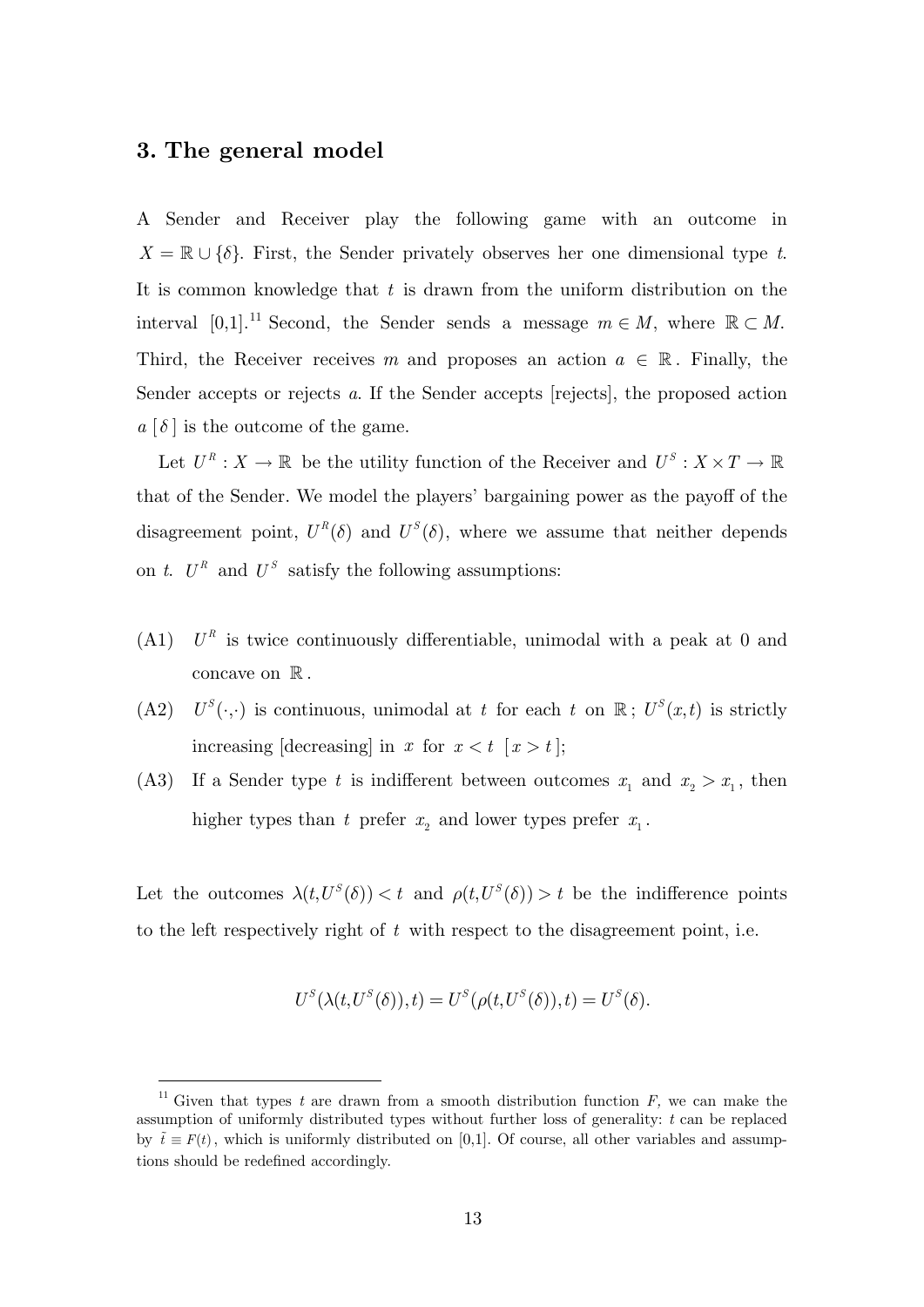Let  $\lambda^{-1}(x, U^S(\delta))$  and  $\rho^{-1}(x, U^S(\delta))$  be the inverse functions of  $\lambda$  and  $\rho$  with respect to *t*. Finally, we assume that

- (A4)  $\lambda$  and  $\rho$  exist and are twice continuously differentiable and strictly increasing in *t*.
- $(A5)$   $\frac{\partial}{\partial x}\lambda^{-1} \geq \frac{\partial}{\partial x}\rho^{-1}, \frac{\partial^2}{\partial x^2}\lambda^{-1} \leq 0$  and  $\frac{\partial^2}{\partial x \partial U^S(\delta)}\lambda^{-1} > 0.$

If it is clear that we talk about a particular game with fixed  $U^{S}(\delta)$ , we will suppress the dependency on  $U^S(\delta)$  and write  $\lambda(t)$ ,  $\rho(t)$ ,  $\lambda^{-1}(x)$  and  $\rho^{-1}(x)$ . A simple condition on the Sender's preferences such that they satisfy  $(A2)-(A5)$  is the following:

 $U^{S}(x,t)$  can be written as a function  $f(t-x)$ , for all  $x$  in  $\mathbb{R}$ ,  $t$  in [0,1], where  $f$  is continuously differentiable, strictly increasing in  $\mathbb{R}_-$ , strictly decreasing in  $\mathbb{R}_+$  and for all  $y \in \mathbb{R}$  there is a  $z > 0$  such that  $f(-z) < y$  and  $f(z) < y$ . Finally,  $U^{S}(\delta) < f(0)$ .

Our results will often hold even when the Receiver's utility is not concave and (A5) does not hold, but these assumptions will greatly facilitate the construction of equilibria in Proposition 1 and prevents us from making tedious case distinctions. Figure 3 presents a graphical illustration of the model.

We now turn to characterizing the equilibrium set. The following lemmas are useful for establishing bounds on the equilibrium size.

**Lemma 1** *Any equilibrium of the game is a partition equilibrium.* 

**Lemma 2** *In equilibrium,*  $\lambda(t_{k-1}) < a_k \leq \lambda(t_k)$  *for all k* = 2,..., *n*.

**Lemma 3** *In equilibrium,*  $\rho(t_{k-1}) \leq a_k$  *for*  $k = 3,..., n$ .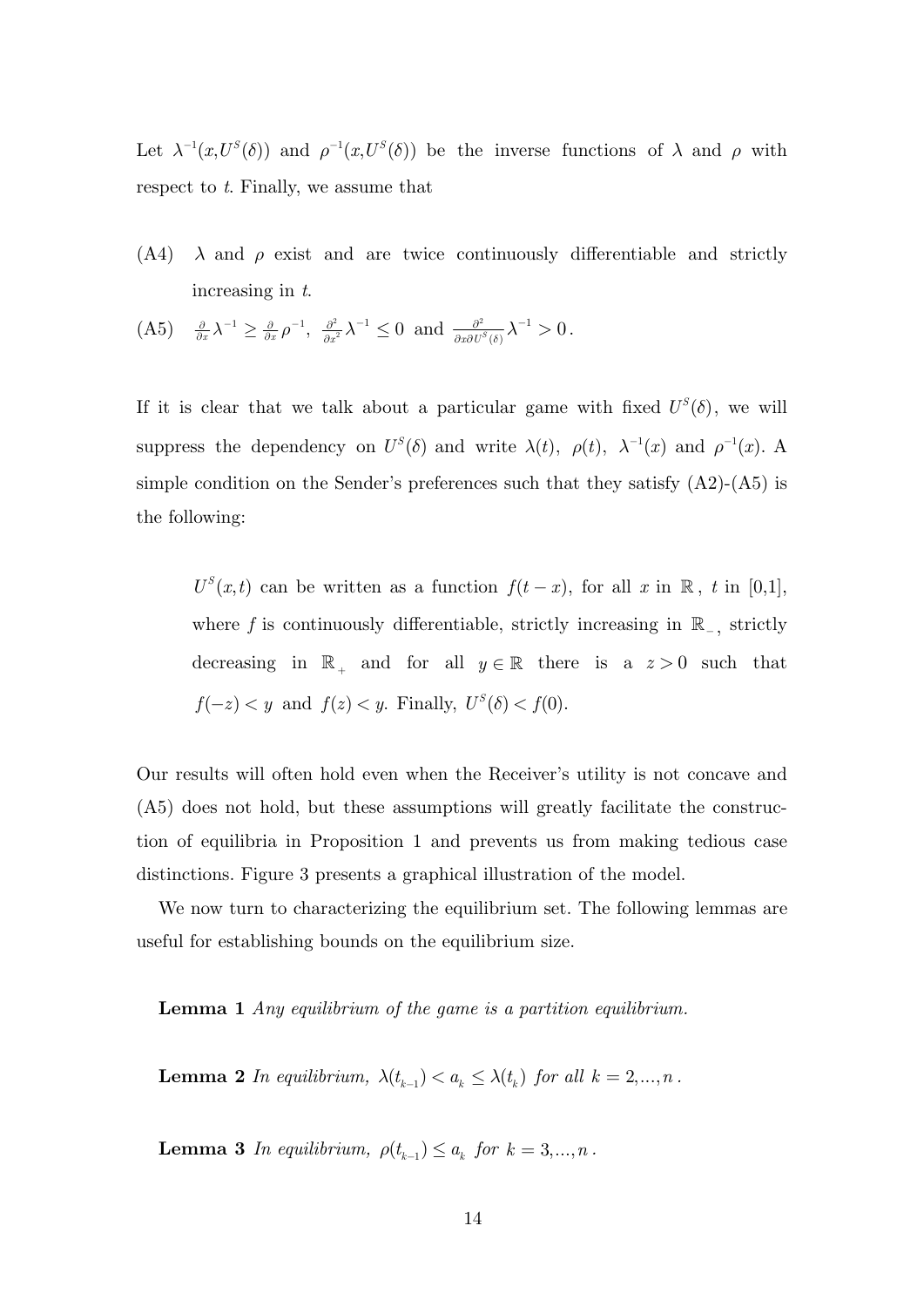**Lemma 4** Let  $h(x) \equiv \lambda^{-1}(x)(U^R(x) - U^R(\delta)) + (\lambda^{-1}(x) - \rho^{-1}(x))U^{R'}(x)$ , where *a prime* ( $\prime$ ) *denotes a derivative with respect to x. Let*  $\rho^R$  *be the point*  $x > 0$ *where the Receiver is indifferent between x and*  $\delta$ *. For all*  $U^R(\delta)$  *and*  $U^S(\delta)$ *there is a unique*  $x^* \in (0, \rho^R)$  *such that*  $h(x^*) = 0$ ,  $h(x) > 0$  *for all*  $x < x^*$  *and*  $h(x) < 0$  *for all*  $x > x^*$ .

Figure 3: The general model



Intuitively, the highest type inducing an action  $a_k > 0$  (i.e., type  $t_k$ ) must get zero payoff in equilibrium because otherwise, the Receiver can do better by proposing a lower action instead of  $a_k$ . This means that  $a_{k+1}$  cannot be smaller than  $\rho(\lambda^{-1}(a_k))$ , because otherwise type  $t_k$  would prefer  $a_{k+1}$  over  $a_k$ . Hence, there is a minimum distance between any two strictly positive equilibrium actions.

Define  $\bar{x} \equiv \max\left\{0, \min\left\{\lambda(1), x^*\right\}\right\}$ , where  $x^*$  is defined in Lemma 4. We use the following algorithm to construct the maximum size equilibrium:

- Set the highest equilibrium action  $a_n$  equal to  $\bar{x}$ ;
- Iteratively add equilibrium actions  $a_{k-1} = \lambda(\rho^{-1}(a_k))$  until it 'does not fit anymore'  $(\lambda(\rho^{-1}(a_k)) < 0$  );
- Set  $a_1 = 0$ .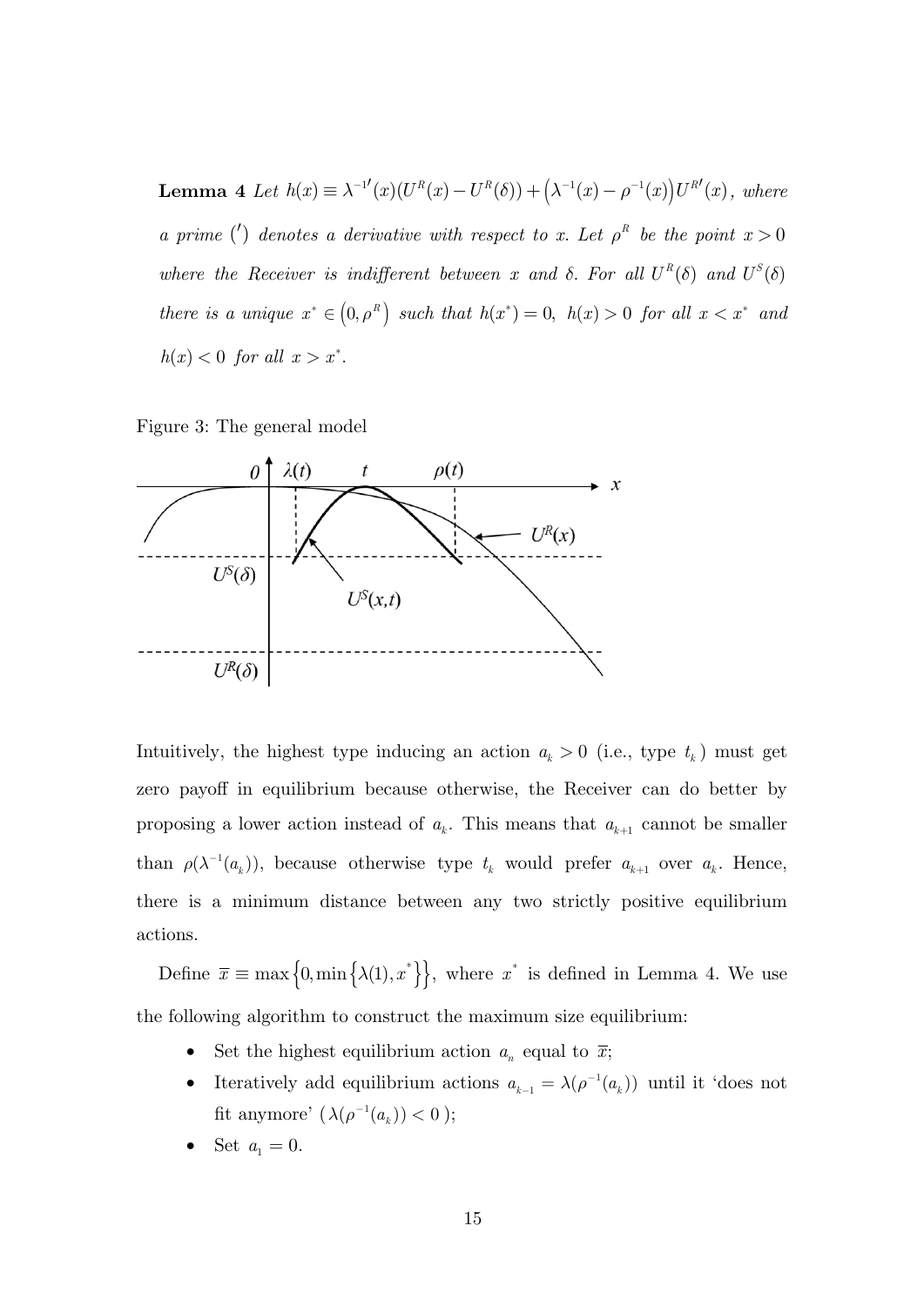In the proof of Proposition 1 in the appendix, we formalize this algorithm and show that it allows us to find the maximum size equilibrium.

**Proposition 1** Let  $\bar{n}$  denote the maximum equilibrium size. If  $\lambda(1) \leq 0$ ,  $\overline{n} = 1$ *. Otherwise, if*  $\lambda^{-1}(0) \ge \rho^{-1}(\overline{x})$ *,*  $\overline{n} = 2$ *, and if*  $\lambda^{-1}(0) < \rho^{-1}(\overline{x})$ *,*  $\overline{n} \ge 3$ *.* 

Proposition 1 is also interesting in the light of Matthews' (1989) result that the maximum equilibrium size is two in a veto-threats setting where the disagreement point is a point  $\rho^R > 0$  "on the line" independent of the Sender type *t*. From Proposition 1 we learn that Matthews' (1989) result hinges on the disagreement point being on the line. A disagreement point on the line implies that all Sender types that could close a deal with the Receiver have the same right indifference point  $(\rho(t))$  as the highest point the Receiver would prefer to disagreement, i.e.,  $\rho(t) = \rho^R$  for all *t*. This limits the maximum equilibrium size to two for the following reason. Suppose, to the contrary, that the equilibrium size is at least three. Intuitively, the Receiver will never choose an equilibrium action at or above the disagreement point. Then, there is a Sender type  $t_2$  that is indifferent between equilibrium actions  $a_2$  and  $a_3$  with  $a_2 < t_2 < a_3 < \rho^R$ . As type  $t_2$  obtains strictly higher utility from action  $a_2$ than from the disagreement point so do types  $t < t_2$ . But then  $a_2$  is not a best response for the Receiver because he can improve himself by choosing an action strictly below  $a_2$ , a contradiction. This limitation on equilibrium size is not present in our model, since  $\rho(t)$  is increasing in t and types exist with  $\rho(t) < \rho^R$ .

Now, we are ready to establish our main result on the relationship between power and information transmission:

**Proposition 2** (*i*) If the Receiver's bargaining power increases,  $\bar{n}$  (weakly) *decreases.* (*ii*) If the Sender's bargaining power increases,  $\bar{n}$  (weakly) increases.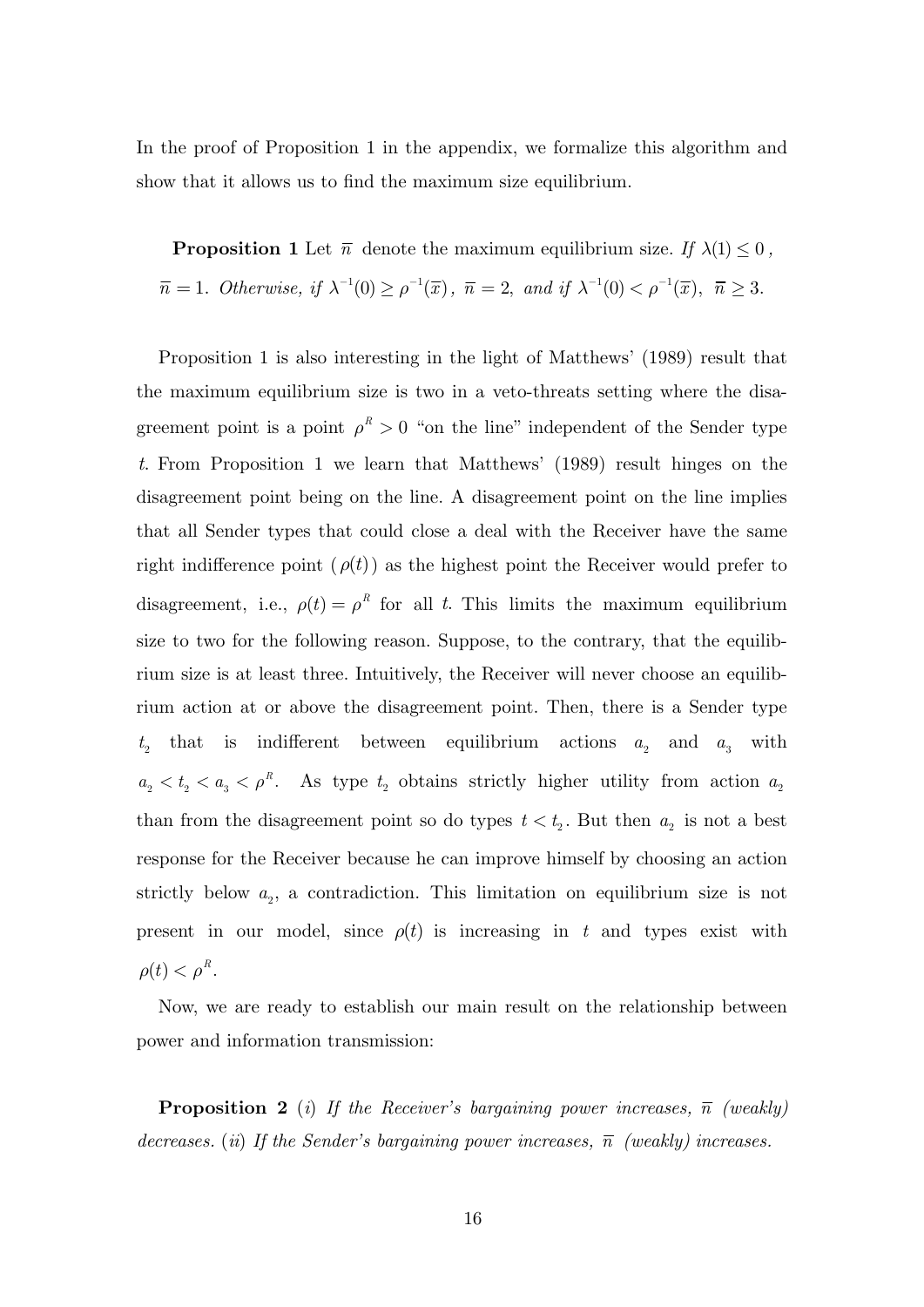Hence, the higher the bargaining power of the Sender relative to that of the Receiver, the more information that can be transmitted in equilibrium. Increasing the Receiver's bargaining power decreases the highest possible action  $\bar{x}$  the Receiver will propose in equilibrium because of his more attractive disagreement point, he can afford to be less generous with respect to the Sender. As a consequence, the number of equilibrium actions that 'fit' in this equilibrium becomes smaller (or remains the same). Increasing the Sender's bargaining power firstly increases  $\bar{x}$  because the Receiver has to offer more generous proposals to keep high Sender types accepting it. In addition, increasing the Sender's power decreases the distance between equilibrium actions because  $a - \lambda(\rho^{-1}(a))$  becomes smaller for given *a*.

There are two features of the relation between power and information transmission that deserve further attention. First, Senders who induce 0 could reveal their type. We can use the number of equilibrium actions as a proxy for information transmission in so far as all Sender types who induce an equilibrium action *a* send the same message. For each equilibrium outcome, always an equilibrium exists where this holds for all types. However, also pay-off equivalent equilibria exist where types inducing  $a_1 = 0$  reveal their type. The reason is that they are protected by the fact that the Sender does not want to propose an action below 0. This means that Senders who are closely aligned to the Receiver can fully separate. In addition, this implies that if the Sender has no power (if  $\lambda(1) \leq 0$ ), then an equilibrium exists with full separation. In this case the Receiver always proposes 0 and Senders can send any message they want in equilibrium. Observe that they do not have an actual incentive to reveal their type.

Second, complete power in the Sender's hands may lead to less information transmission. If the Sender becomes very powerful  $(U<sup>S</sup>(\delta))$  approaches  $U<sup>S</sup>(t,t)$ ), her incentive to communicate becomes small. In our model this is not relevant as long as  $U^S(\delta) \leq U^S(t,t)$ . However, one can imagine a model where sending a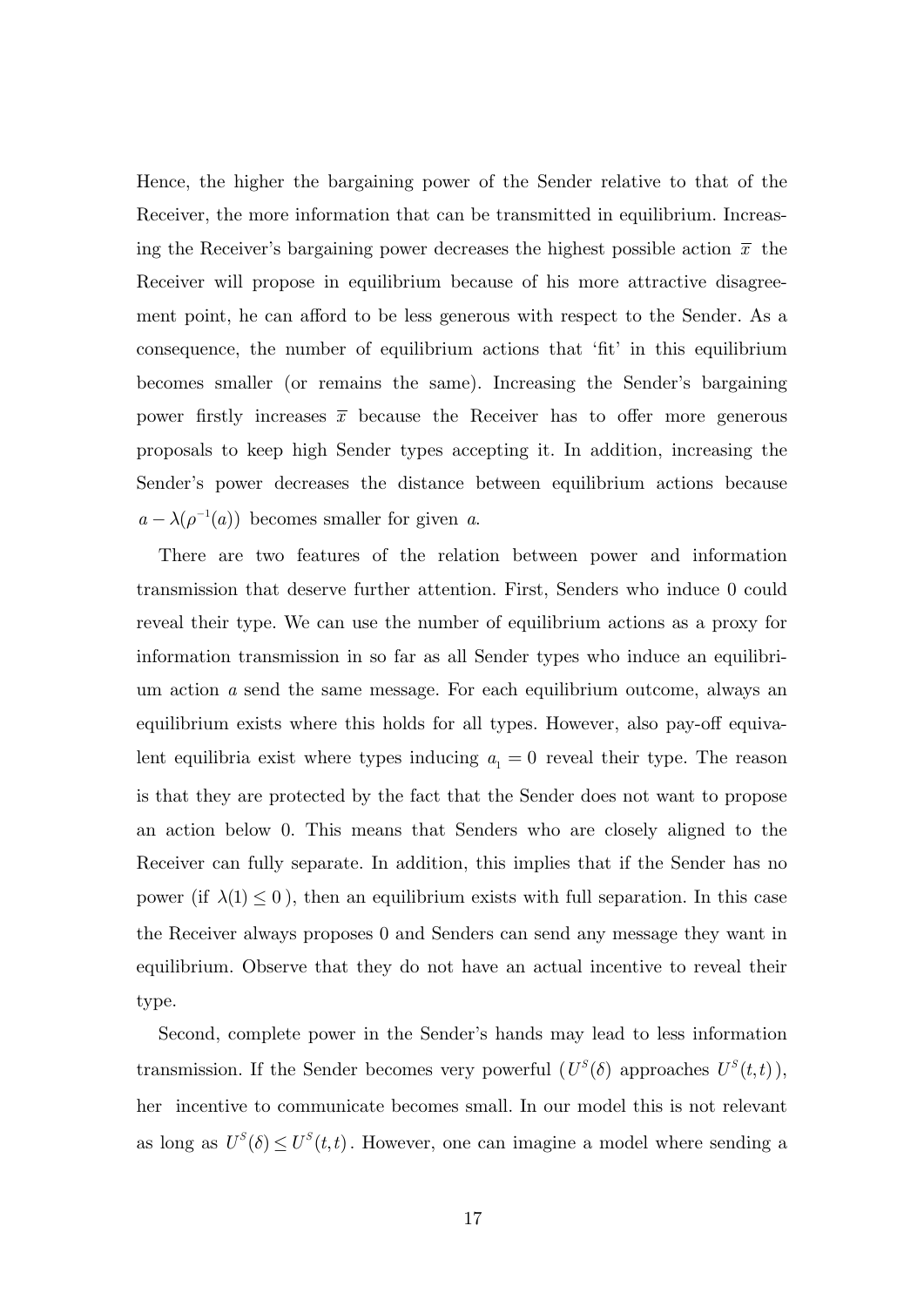message has a small positive cost. In this case, increasing the power of the Sender will increase information transmission until the costs of communicating outweigh the benefits.

To further illustrate our findings, we return to our example in section 2. Observe that in this example, assumptions  $(A2)$ - $(A5)$  are satisfied for the relevant range  $x \in [0,1]$ . The maximum equilibrium size  $\bar{n}$  is equal to 1 if  $d^S \ge 1$ because all Sender types will accept the Receiver's most preferred action  $a = 0$ . Let  $\bar{x} = \max\{0, \min\{d^R - 2d^S, 1 - d^S\}\}$ . If  $d^S < 1$  and  $\bar{x} < 2d^S$ , the maximum equilibrium size is 2.

Otherwise, the maximum equilibrium size is at least 3 and the highest possible equilibrium action equals  $\bar{x}$ . The minimum distance between consecutive strictly positive equilibrium actions  $a_{k-1}$  and  $a_k$  is equal to  $a_k - \lambda(\rho^{-1}(a_k)) = 2d^s$ . Therefore, the maximum equilibrium size equals  $\overline{n} = \left| \frac{\overline{x}}{2d^s} \right| + 1,$  $=\left[\frac{\overline{x}}{2d^s}\right] + 1$ , where  $\left[\begin{array}{c} 1 \end{array}\right]$  is the ceiling function. For  $d^s < 1$ ,  $\overline{n} = \left[\frac{1}{2} + \frac{1}{2d^s}\right]$  $\bar{n} = \left| \frac{1}{2} + \frac{1}{2d^s} \right|$ if  $d^R > d^S + 1$ , and  $2d^S$ *R*  $\overline{n} = \left| \frac{d}{a} \right|$  $=\left[\frac{d^R}{2d^S}\right]$ if  $d^R \leq d^S + 1$ .

Note that  $\bar{n}$  is decreasing in  $d^s$  and increasing in  $d^R$ . If the Receiver has very little power  $(d^R > d^S + 1)$ , the maximum size only depends on (and is increasing in) the power of the Sender. If the Receiver has some power as well  $(d^R \leq d^S + 1)$ , then the maximum size  $\bar{n}$  increases in the relative power of the Sender, i.e.,  $\overline{n}$  jumps to a higher level if  $\frac{1}{2}$ *R S d*  $\left[\frac{d^{R}}{2d^{S}}\right]$  increases sufficiently. As the power of the Sender relative to that of the Receiver becomes large, the maximum equilibrium size also becomes large.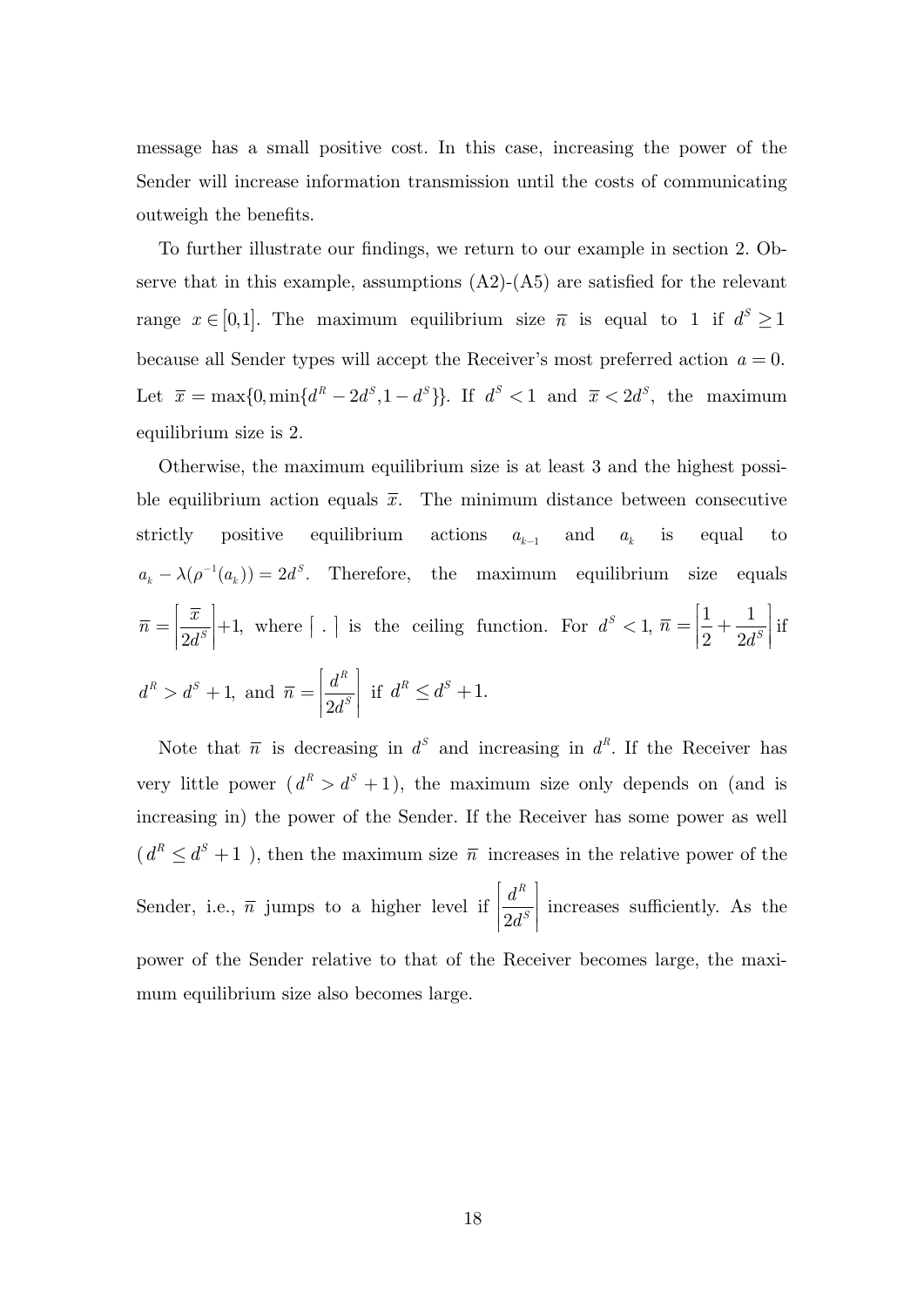# **4. Conclusion**

 $\overline{a}$ 

In this paper, we examined how power shapes communication under information asymmetry. Our interest was to explore the levels of clarity that are likely to arise between agents with different levels of power. In a bargaining model with asymmetric information, we showed that clarity is indeed a privilege of the powerful. When negotiating an outcome, an informed bargainer with (relatively) little bargaining power cannot afford to reveal too much information, as that can be used against her. How much information can be transmitted in equilibrium depends crucially on the relative power of the informed party, the Sender: less information can be transmitted in equilibrium if either the Sender's power decreases or the Receiver's power increases.<sup>12</sup>

In addition to providing a proof-of-principle, our analysis has testable implications for communication and outcomes in the field.13 One application concerns contract negotiations between employers and employees. Here, asymmetric information and bargaining power play a significant role. One can think of an employee's preference for the work-life balance (salary versus flexibility) or the type of activities she is required to do. For instance, when a department negotiates with a potential new professor about her administrative and teaching duties, the preference of the professor for administration versus teaching are typically unknown. One implication of our analysis is that when the employee has more bargaining power, she will be able to convey her preferences more precisely. As a measure of bargaining power one could use the level of skill of employees or the unemployment rate in a given sector and/or year. Our model predicts that as information transmission increases, the variety of outcomes also increases. As a consequence, our model predicts that the variety

 $12$  Che and Kartik (2009) find that difference of opinion (i.e. how much prior beliefs are aligned) can also be a crucial factor in determining what and how much information transmission is transmitted. 13 In addition, in De Groot Ruiz, Offerman and Onderstal (2011b) we test our predictions in

a controlled laboratory experiment and find that the relative power of the Sender increases information transmission.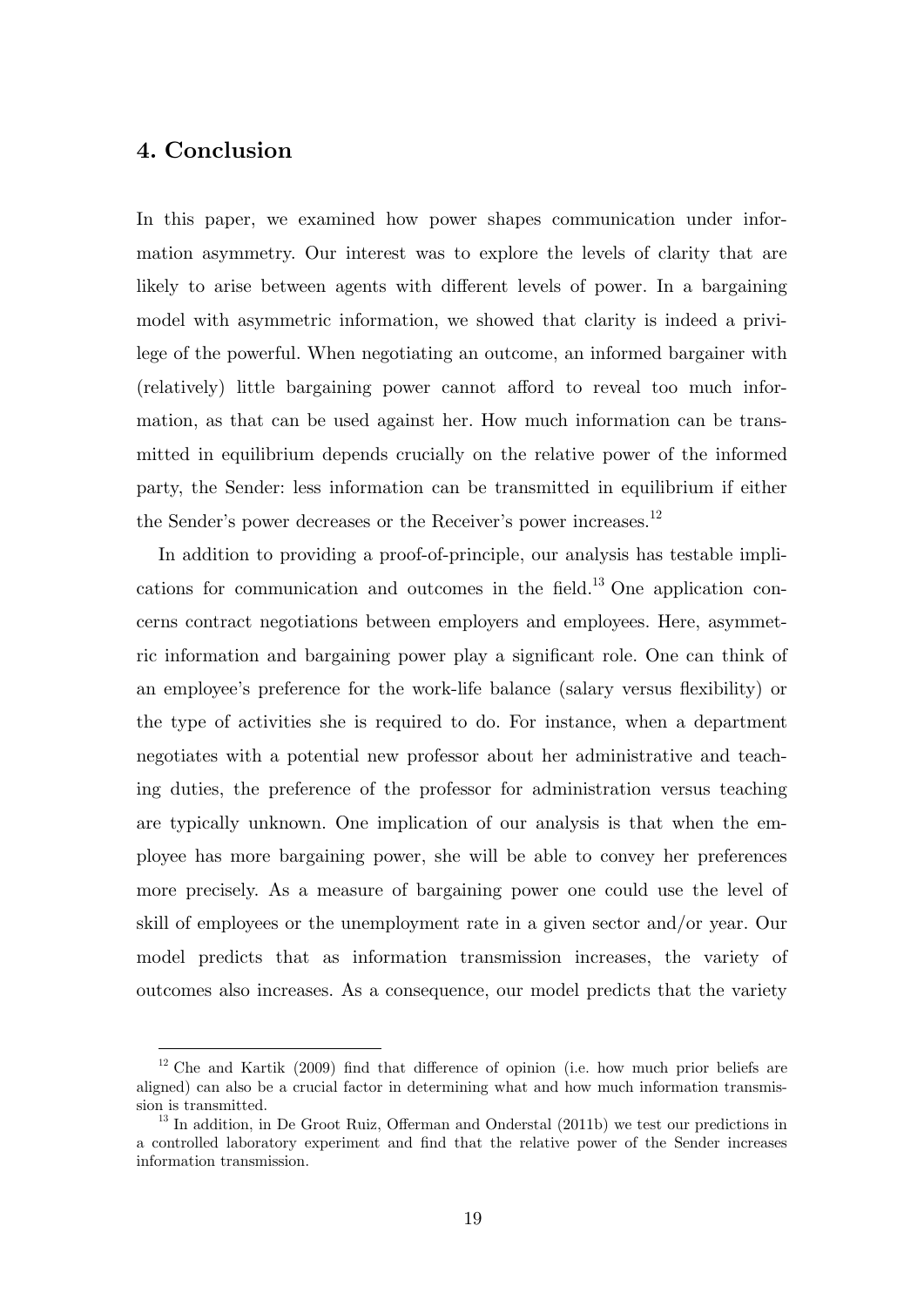of labor contracts in a specific job market should be increasing with the employment rate (in the sector) and the skill-level required for the job.

Another application where our model has testable implications is negotiations between a competition authority and two firms planning a merger. If the merger creates or strengthens market power in the relevant market, the competition authority can demand remedies, such as requiring the firms to sell some production-lines to a third party. Firms always want as few remedies as possible. Preferences of competition authorities are less clear, as they have to weigh economies of scale against market power.<sup>14</sup> Competition authorities provide information about their preferences to firms before they submit their final proposal, often already in the pre-notification phase. Our model predicts that the variability of the proposals a competition authority receives is increasing in its power. A competition authority with little power always gets the same kind of proposal (across comparable cases), for instance a proposal without remedies. A competition authority with more power can expect to receive proposals that sometimes include remedies and sometimes not. Indicators exist about the strength of competition authorities, such as the OECD's Competition Law and Policy (CLP) indicators (Høj, 2007) or those developed by Voigt (2006) for a broader set of countries. Such indicators include the formal and factual independence of competition authorities. These proxies for bargaining power could be related to how often final proposals include remedies (or even to the variety of remedies included). A relevant comparison would be between competition authorities in (old) EU member states and the US with those in Latin America or Eastern Europe.<sup>15</sup> Testing the empirical implications of the model might be a worthwhile avenue for further research.

 $\overline{a}$ 

<sup>&</sup>lt;sup>14</sup> Another possible trade-off for competition authorities concerns collusion (Compte, Jenny and Rey, 2002). A merger reduces the number of competing firms, which can make collusion easier. However, if a merger involves the largest firm, it can also increase asymmetries in capacity constraints, making collusion more difficult. 15 For comparative work on competition authorities in Latin America, see Schatan and Ri-

vera (2008) and Qaqaya and Lipmile (2008); For competition authorities in Europe, see Cseres (2010).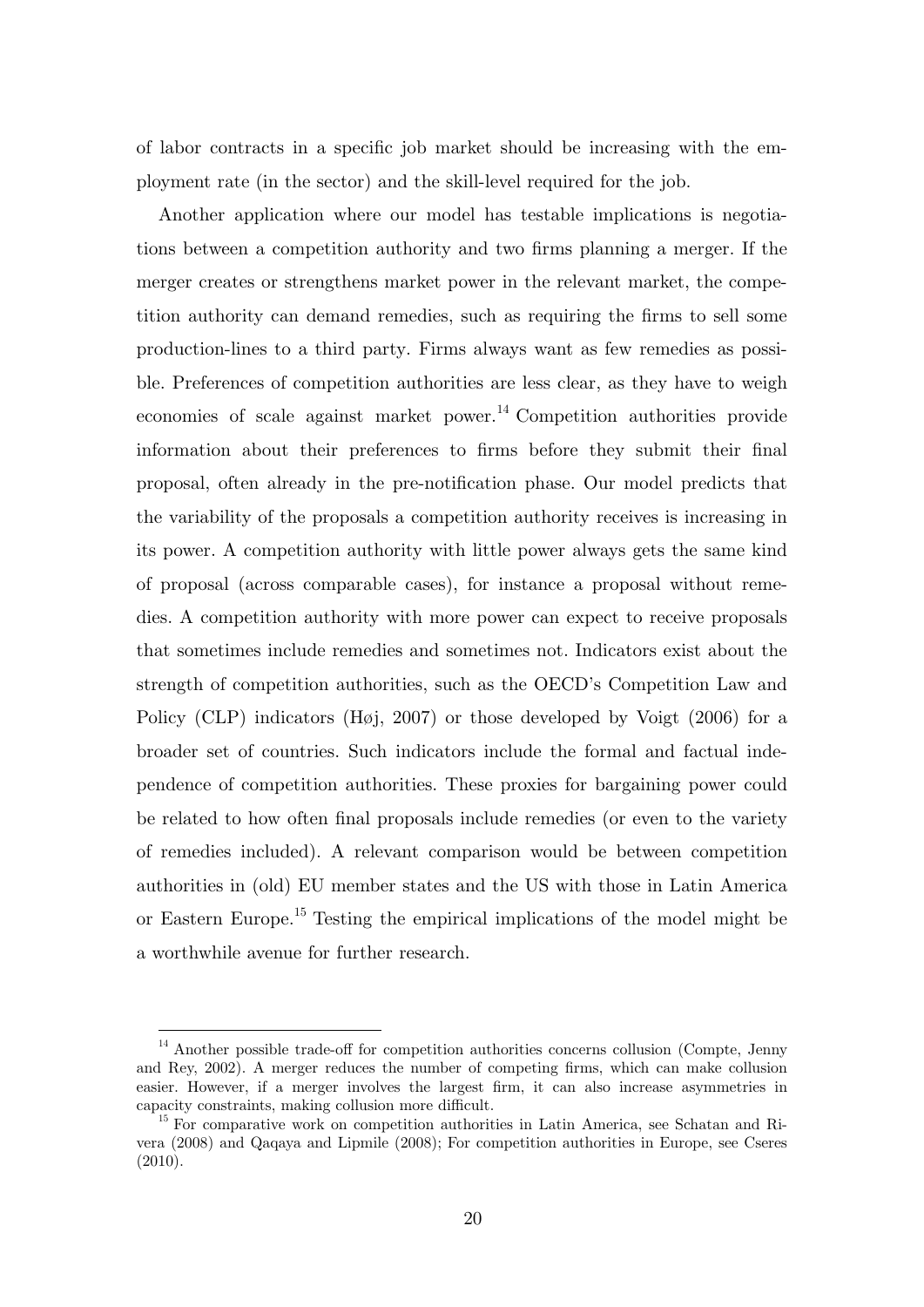Another interesting avenue for future research is to study the possibility that the Receiver delegates the power of decision making to the Sender in the setup of our bargaining game. Previous research shows that in situations where the Receiver can commit to delegation, some form of delegation is typically optimal for the Receiver (See Dessein, 2002; Marino, 2007; Alonso and Matouschek, 2008). An initial analysis shows that delegation can improve the Receiver's payoff in the current model were he able to commit to delegation.

## **Appendix: Proofs**

**Proof of Lemma 1** Let  $\sigma^*$  be an equilibrium. First, we show that the set of equilibrium actions is finite. Suppose the Receiver plays at least three actions in equilibrium and let  $a < a'$  be two strictly positive equilibrium actions. Let  $\bar{t}(a)$  be the supremum of types that induce action *a*. Then  $0 < a \leq \lambda(\bar{t}(a))$ , because otherwise the Receiver would be better off by playing  $\lambda(\bar{t}(a))$  instead of *a*. Furthermore,  $a' \ge \rho(\bar{t}(a))$ , because otherwise  $U^s(a', \bar{t}(a))$  $> U^{s}(a,\bar{t}(a))$ . This means that  $a'-a \geq \rho(\bar{t}(a)) - \lambda(\bar{t}(a))$ . Consequently, an upper bound on the number of equilibrium actions is  $1 + 1/\eta$ , where  $\eta = \min_{t \in [0,1]} {\rho(t) - \lambda(t)}$ . This means that the set of equilibrium actions,  $A^*$ , is finite. Hence, we can write  $A^* = \{a_1, a_2, ..., a_n\}$  with  $a_1 < a_2 < ... < a_n$ .

Second, (A2)-(A3) imply that for each consecutive action pair  $a_k, a_{k+1}$  a triple of types  $t_{k-1} < t_k < t_{k+1}$  exists such that

 $U^{S}(a_{k}, t_{k}) = U^{S}(a_{k+1}, t_{k})$  and  $a_l \in \arg \max_{a \in A^*} U^S(a, t)$  iff  $t \in [t_{l-1}, t_l]$  for  $l = k, k+1$ .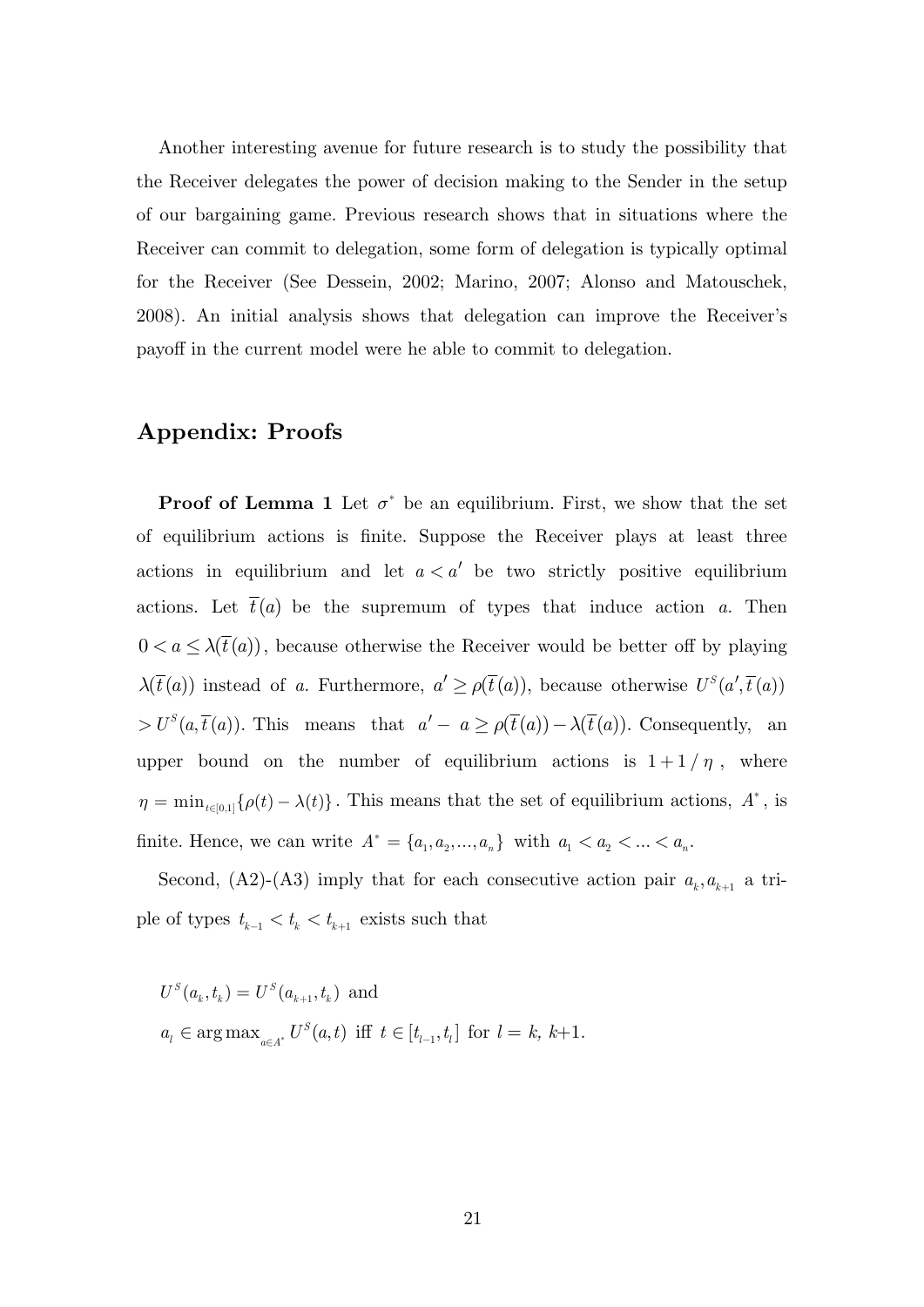Consequently, a partition of the type space  $0=t_0 < t_1 < \cdots < t_{n-1} < t_n = 1$ exists such that for each *k* all types in  $(t_{k-1}, t_k)$  induce the same action  $a_k$  and that  $k \neq l$  implies that  $a_k \neq a_l$ . *Q.E.D.* 

**Proof of Lemma 2** Note that by construction,  $a_1 < a_2 < ... < a_n$ . It must be the case that  $a_k > a_1 \geq 0$  for all  $k = 2, ..., n$ . Moreover,  $a_k > \lambda(t_k)$  cannot occur in equilibrium, because if the Sender type is in the interval  $[t_{k-1}, t_k]$ , the Receiver is better off by offering  $a = \lambda(t_k)$  instead of  $a = a_k$ . Finally,  $a_k > \lambda(t_{k-1})$  because otherwise none of the types in  $[t_{k-1}, t_k]$  will accept  $a_k$ . *Q.E.D.* 

**Proof of Lemma 3** The proof is by contradiction. Lemma 2 shows that  $a_{k-1} \leq \lambda(t_{k-1})$ , so that type  $t_{k-1}$ 's utility is equal to the utility of the disagreement point if she induces  $a_{k-1}$ . Suppose that  $\rho(t_{k-1}) > a_k$ . Then type  $t_{k-1}$  is strictly better off inducing  $a_k$  instead of  $a_{k-1}$ . This constitutes a contradiction, because types just below  $t_{k-1}$  would strictly prefer sending  $a_k$  instead of  $a_{k-1}$ , while they induce  $a_{k-1}$  in equilibrium. *Q.E.D.* 

**Proof of Lemma 4** Assumptions (A4) and (A5) imply that all terms in  $h'(x) = \lambda^{-1}{\prime\prime}(x) (U^R(x)-U^R(\delta)) + \lambda^{-1}{\prime}(x) U^{R \prime}(x) + \Big(\lambda^{-1}{\prime}(x)-\rho^{-1}{\prime}(x)\Big) U^{R \prime}(x) + \Big(\lambda^{-1}(x)-\rho^{-1}(x)\Big) U^{R \prime \prime}(x)$ are negative on  $[0, \rho^R)$  for all values of  $U^R(\delta)$  and  $U^S(\delta)$ . Therefore, *h* is strictly decreasing on  $[0, \rho^R)$ . The result immediately follows by the intermediate value theorem since *h* is continuous,  $h(0) > 0$  and  $h(x) < 0$  for all  $x \ge \rho^R$ . *Q.E.D.*

**Proof of Proposition 1** If  $\lambda(1) \leq 0$ , it is readily verified that the game only has a size-1 equilibrium in which  $t_0 = 0$ ,  $t_1 = 1$ , and  $a_1 = 0$ . We first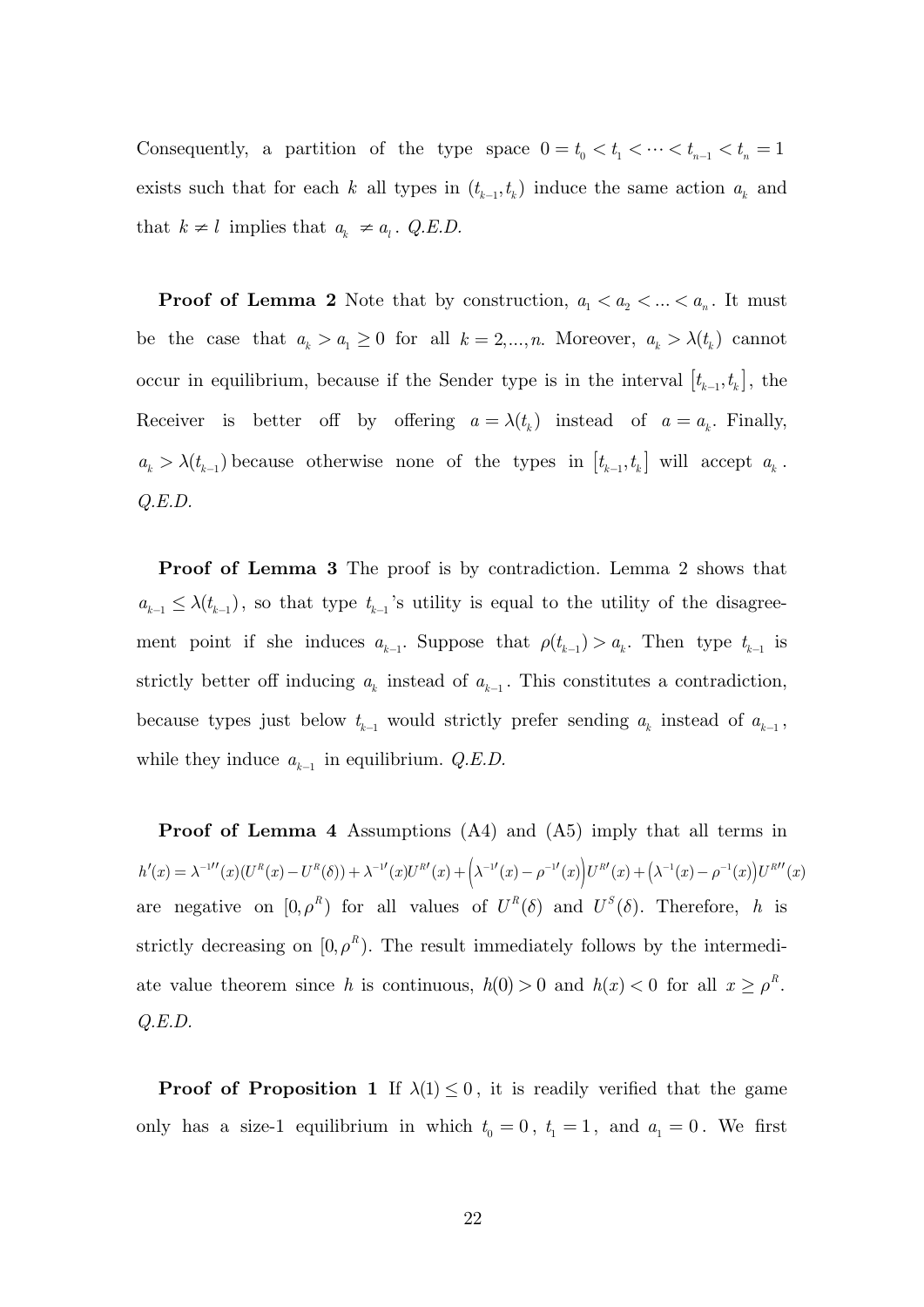establish that no equilibrium exists where the equilibrium size is at least 3  $(n \geq 3)$  and where  $a_n > \overline{x}$ . Suppose, to the contrary, that  $a_n > \overline{x}$ . Observe that  $a_n \leq \min\left\{\lambda(1), \rho^R\right\}$ . The Receiver who believes t to be uniformly distributed on  $\left[ t_{\text{\tiny $n-1$}},1 \right]$  solves

$$
\max\nolimits_{a \in [\lambda(t_{n-1}),\lambda(1)]} EU^R(a) = \frac{\lambda^{-1}(a) - \max\left\{t_{n-1}, \rho^{-1}(a)\right\}}{1 - t_{n-1}} \Big(U^R(a) - U^R(\delta)\Big)
$$

where the first term refers to the conditional probability that the Sender accepts. Because  $n \geq 3$ ,  $a_n \geq \rho(t_{n-1})$  according to Lemma 3. However,  $a_n \ge \rho(t_{n-1})$  cannot be optimal because by (A1), (A4) and Lemma 4, for  $a > \rho(t_{n-1}),$ 

$$
\frac{\partial EU^{R}(a)}{\partial a} \cong (\lambda^{-1'}(a) - \rho^{-1'}(a)) \Big( U^{R}(a) - U^{R}(\delta) \Big) + (\lambda^{-1}(a) - \rho^{-1}(a)) U^{R'}(a)
$$
  
=  $h(a) - \rho^{-1'}(a) (U^{R}(a) - U^{R}(\delta)) < 0$ 

and for *a* smaller than but close to  $\rho(t_{n-1}),$ 

$$
\frac{\partial EU^{R}(a)}{\partial a} \cong \lambda^{-1'}(a) (U^{R}(a) - U^{R}(\delta)) + (\lambda^{-1}(a) - t_{n-1}) U^{R'}(a)
$$
  
=  $h(a) + (\rho^{-1}(a) - t_{n-1}) U^{R'}(a) < 0.$ 

Therefore, it follows that  $\bar{x}$  is the highest possible equilibrium action if the equilibrium size is at least 3.

Now, we show that if  $\lambda^{-1}(0) \ge \rho^{-1}(\overline{x})$ , the maximum size equilibrium has size 2. Suppose, in constrast, that the maximum equilibrium size is at least 3. Then,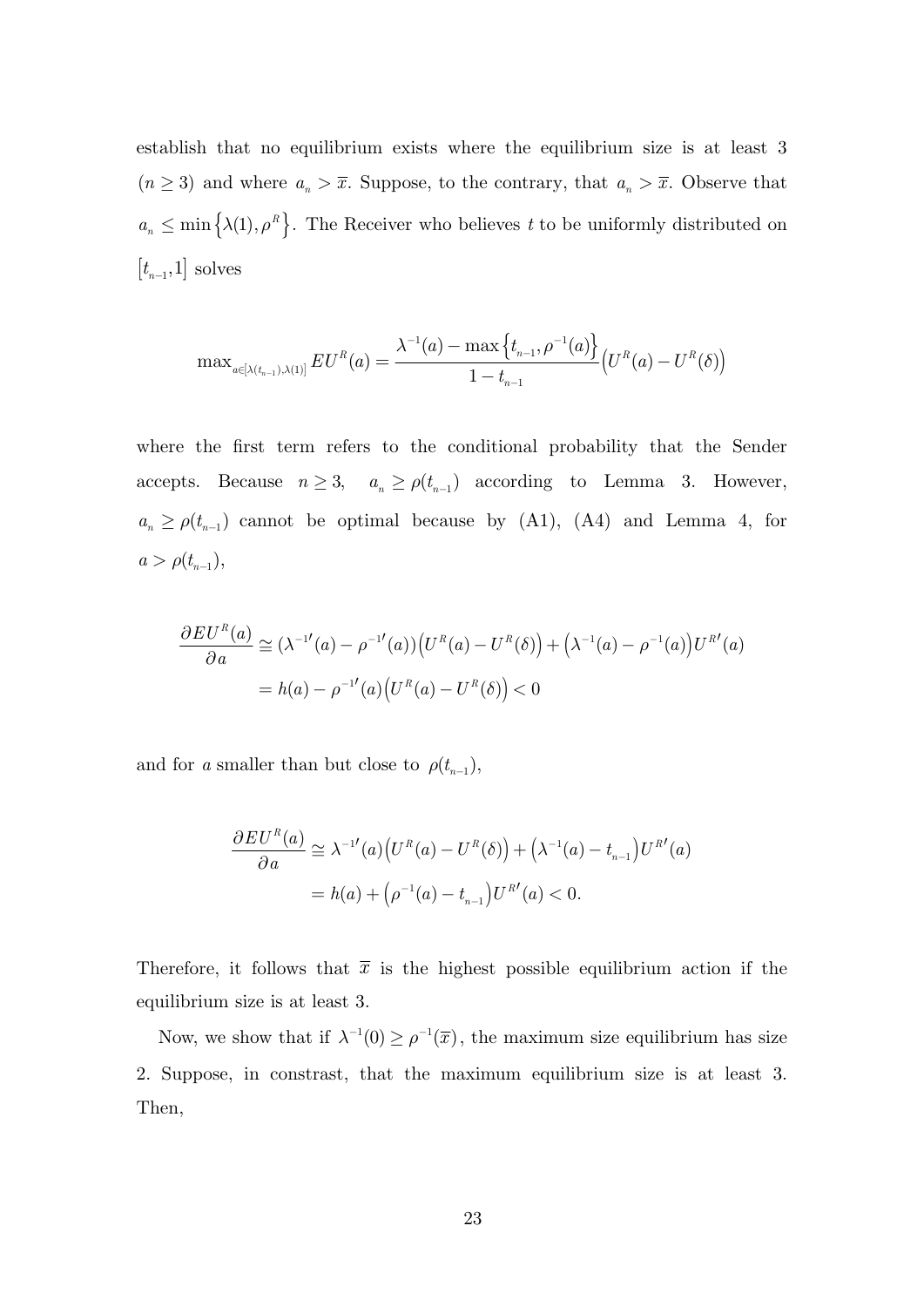$$
t_2 \le \rho^{-1}(a_3) \le \rho^{-1}(\overline{x}) \le \lambda^{-1}(0)
$$

where the first inequality follows from Lemma 3. But then a contradiction is established because all types  $t \leq t_2$  will accept the Receiver's most preferred outcome  $a = 0$ , which is in conflict with the assumption that types in the interval  $[t_1, t_2]$  induce an action  $a_2 > 0$ . A size-2 equilibrium for  $\lambda^{-1}(0) \ge \rho^{-1}(\overline{x})$ can be readily constructed by setting  $t_0 = 0$ ,  $t_2 = 1$ ,  $a_1 = 0$ , and  $t_1$  and  $a_2$ simultaneously solving

$$
a_2 \in \arg \max_{a \in [0,\lambda(1)]} \left( U^R(a) - U^R(\delta) \right) \left( \lambda^{-1}(a) - \max\{t_1, \rho^{-1}(a)\} \right) \text{ and}
$$
  

$$
U^S(t_1, a_2) = U^S(t_1, 0).
$$

These two equations have a solution. Let  $\tilde{t}_1(a)$  be the point *t* where  $U^{S}(a, t) = U^{S}(0, t)$ . Then there exists a continuous function  $a_2(a)$  such that  $a_2(a) \in \arg \max_{a \in [0, \lambda(1)]} (U^R(a) - U^R(\delta))(\lambda^{-1}(a) - \max \{\tilde{t}_1(a), \rho^{-1}(a)\})$ . Observe that  $a_2(0) \geq 0$  and  $a_2(1) \leq \lambda(1)$ . Hence  $a_2(a)$  has a fixed point on [0,1].

Finally, if  $\lambda^{-1}(0) < \rho^{-1}(\overline{x})$ , the maximum size equilibrium can be established using the following algorithm:

- 1. Let  $\bar{n}$  be some natural number. Define  $t_{\bar{n}} = 1$ ,  $t_{\bar{n}-1} = \rho^{-1}(\bar{x})$ ,  $a_{\bar{n}} = \bar{x}$ , and assign value  $\bar{n} - 2$  to counter k.
- 2. Define  $t_k \in (0,1]$  such that  $\rho(t_k) = \lambda(t_{k+1})$ . If such a  $t_k$  does not exist, go to step 3. Otherwise,  $a_{k+1} = \lambda(t_{k+1}), k \leftarrow k-1$  and return to step 2.
- 3. Relabel  $t_{k+1},..., t_{\bar{n}}$  and  $a_{k+2},..., a_{\bar{n}}$  such that  $k \leftarrow 1, k+1 \leftarrow 2, ..., \bar{n} \leftarrow n$ . Let  $t_0 = 0$ ,  $a_1 = 0$ ,  $a_2 = \lambda(t_2)$  and define  $t_1$  such that  $U^S(t_1, 0) = U^S(t_1, a_2).$

In step 2,  $a_{k+1}$  follows from the requirement that it maximizes the Receiver's expected utility over and above his utility from the disagreement point,  ${ (U^R(a) - U^R(\delta))\Pr \left\{U^S(a,t) > U^S(\delta,t) \mid t \in [t_k, t_{k+1}]\right\}},$  which in our case implies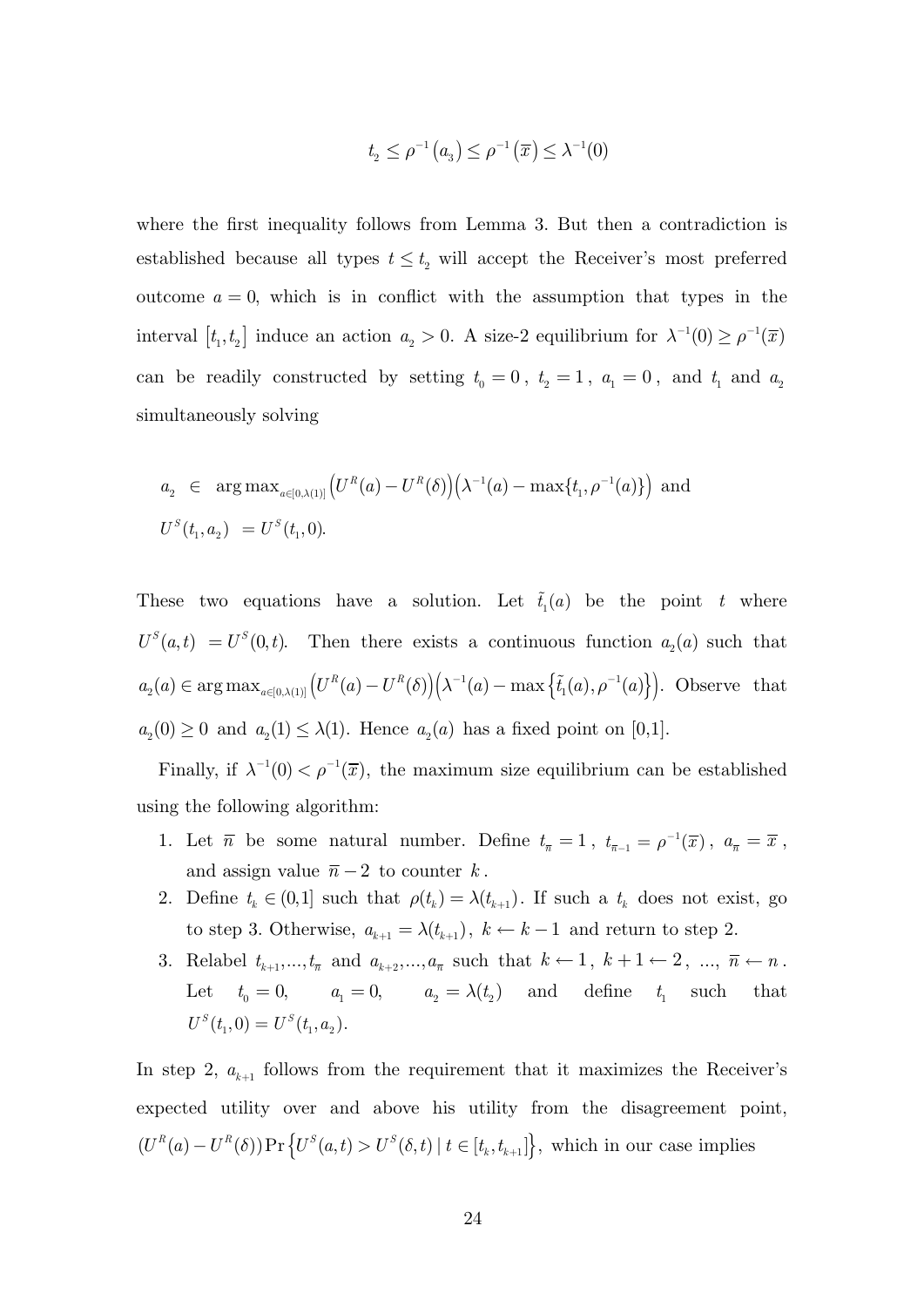$$
a_{k+1} \in \arg \max\nolimits_{a \in [0,1]} \left( U^R(a) - U^R(\delta) \right) \left( \min \{ t_{k+1}, \lambda^{-1}(a) \} - \max \{ t_k, \rho^{-1}(a) \} \right).
$$

Due to Lemma 2, it must hold that  $a_{k+1} \leq \lambda(t_{k+1})$  for all  $k = 1, ..., n-1$ . Since  $\rho(t_k) = \lambda(t_{k+1}),$  we have  $a_{k+1} \in \arg \max_{a \in [\lambda(t_k), \lambda(t_{k+1})]} (U^R(a) - U^R(\delta)) (\lambda^{-1}(a) - t_k).$ From Lemma 4, it follows that

$$
\lambda^{-1'}(a)\big(U^R(a) - U^R(\delta)\big) + \big(\lambda^{-1}(a) - t_k\big)U^{R'}(a) = h(a) + \big(\rho^{-1}(a) - t_k\big)U^{R'}(a) > 0
$$

for  $\lambda(t_k) \leq a < \lambda(t_{k+1}) = \rho(t_k) < \overline{x}$ . Indeed,  $a_{k+1} = \lambda(t_{k+1})$  is optimal.

Analogously, it follows that  $a_{\overline{n}} = \overline{x}$  in step 1 and  $a_2 = \lambda(t_2)$  in step 3 are best responses for the Receiver. Because  $\lambda(t)$  and  $\rho(t)$  are monotonic by assumption, this algorithm results in the tightest partition which satisfies the equilibrium properties from Lemma 2 so that it implements an equilibrium of the highest possible size. *Q.E.D.*

**Proof of Proposition 2** We first prove (*i*). Suppose the Receiver's bargaining power  $U^R(\delta)$  increases from  $\Pi$  to  $\breve{\Pi}$ . Now,

$$
\lambda^{-1'}(\overline{x})\left(U^R(\overline{x}) - \overline{\Pi}\right) + \left(\lambda^{-1}(\overline{x}) - \rho^{-1}(\overline{x})\right)U^{R'}(\overline{x})
$$
  
= 
$$
\lambda^{-1'}(\overline{x})\left(U^R(\overline{x}) - \Pi\right) + \left(\lambda^{-1}(\overline{x}) - \rho^{-1}(\overline{x})\right)U^{R'}(\overline{x}) + \lambda^{-1'}(\overline{x})(\Pi - \overline{\Pi}) < 0.
$$

Hence, by Lemma 4, for the new threshold  $\tilde{\vec{x}}$  it holds that  $\tilde{\vec{x}} < \bar{x}$ . If  $\lambda^{-1}(0) \ge \rho^{-1}(\overline{x})$ , observe that  $\rho^{-1}(\overline{\overline{x}}) \le \rho^{-1}(\overline{x}) \le \lambda^{-1}(0)$ . If  $\lambda^{-1}(0) < \rho^{-1}(\overline{x})$ , then with the above algorithm we can get a maximum size equilibrium with partition  $0 = \check{t}_0 < \check{t}_1 < \cdots < \check{t}_{\check{n}} = 1$ . Furthermore, when running the algorithm proposed in Proposition 1, all new threshold types will be lower than for the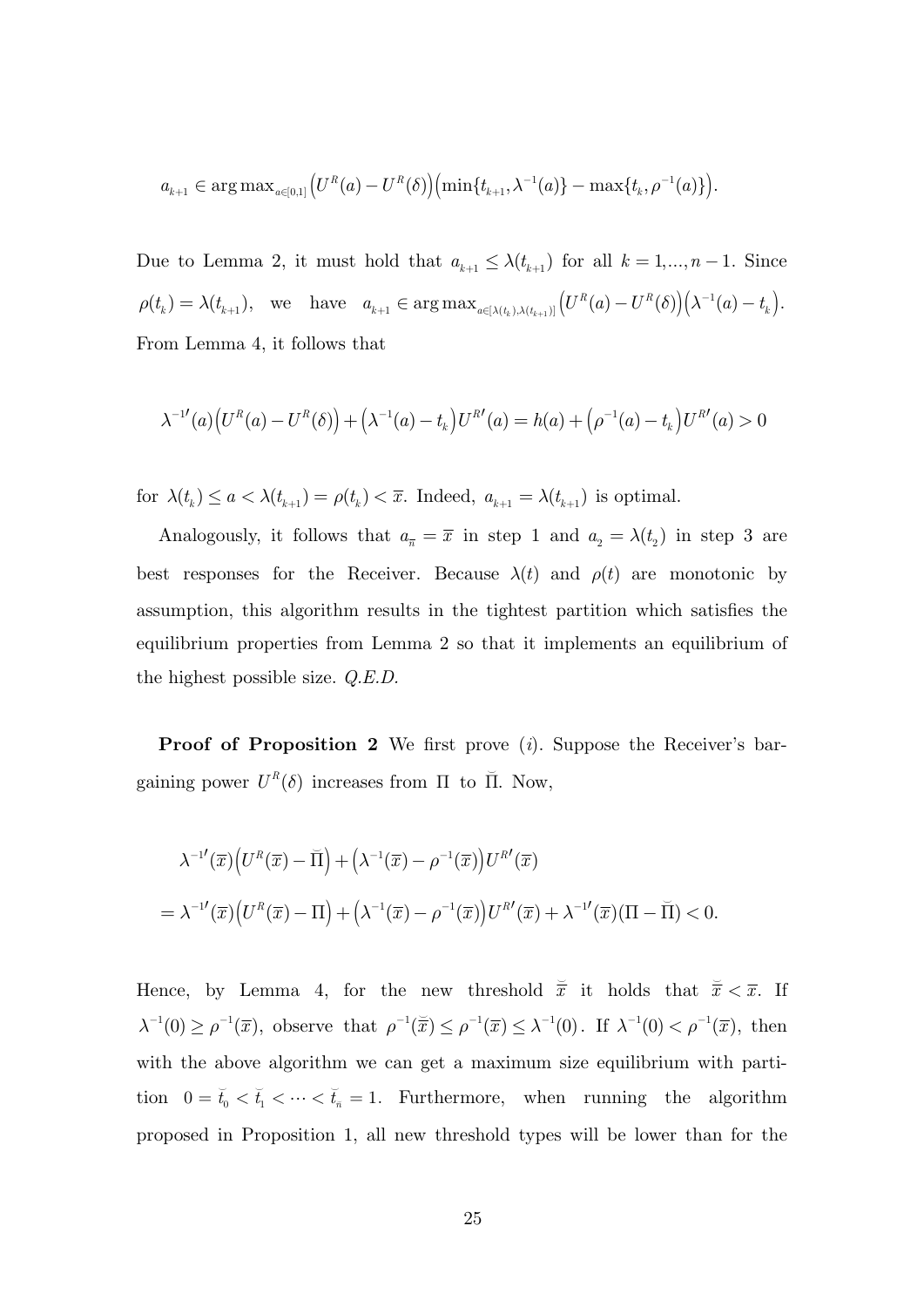original game  $(\check{t}_{\check{n}-k} < t_{\check{n}-k})$  for all  $1 \leq k < \check{n}$ ). Therefore, the maximum size of the equilibrium decreases if the Receiver's bargaining power increases.

Now we proof (*ii*). Suppose that the Sender's bargaining power  $U^S(\delta)$  increases from  $\Sigma$  to  $\hat{\Sigma}$ . If  $\lambda(1,\Sigma) \leq 0$ , observe that  $\lambda(1,\hat{\Sigma}) > \lambda(1,\Sigma)$ . If  $\lambda^{-1}(0,\Sigma) \ge \rho^{-1}(\overline{x},\Sigma)$ , note that  $\lambda^{-1}(0,\hat{\Sigma}) - \rho^{-1}(\overline{x},\hat{\Sigma}) < \lambda^{-1}(0,\Sigma) - \rho^{-1}(\overline{x},\Sigma)$ , and  $\rho^{-1}(\overline{x}, \hat{\Sigma}) > \rho^{-1}(\overline{x}, \Sigma)$ , since  $\lambda^{-1}(0, \hat{\Sigma}) < \lambda^{-1}(0, \Sigma)$  and  $\rho^{-1}(\overline{x}, \hat{\Sigma}) > \rho^{-1}(\overline{x}, \Sigma)$ .

Finally, let  $\lambda^{-1}(0, \Sigma) < \rho^{-1}(\overline{x}, \Sigma)$ . Analogous to the proof of (*i*), we can show that increasing the Sender's bargaining power results in a higher  $\bar{x}$ :

$$
\lambda^{-1'}(\overline{x}, \hat{\Sigma}) \Big( U^R(\overline{x}) - U^R(\delta) \Big) + \Big( \lambda^{-1}(\overline{x}, \hat{\Sigma}) - \rho^{-1}(\overline{x}, \hat{\Sigma}) \Big) U^R'(\overline{x})
$$
  
\n
$$
= \lambda^{-1'}(\overline{x}, \Sigma) \Big( U^R(\overline{x}) - U^R(\delta) \Big) + \Big( \lambda^{-1}(\overline{x}, \Sigma) - \rho^{-1}(\overline{x}, \Sigma) \Big) U^R'(\overline{x})
$$
  
\n
$$
+ (\lambda^{-1'}(\overline{x}, \hat{\Sigma}) - \lambda^{-1'}(\overline{x}, \Sigma)) \Big( U^R(\overline{x}) - U^R(\delta) \Big)
$$
  
\n
$$
+ \Big( \lambda^{-1}(\overline{x}, \hat{\Sigma}) - \lambda^{-1}(\overline{x}, \Sigma) - \rho^{-1}(\overline{x}, \hat{\Sigma}) + \rho^{-1}(\overline{x}, \Sigma) \Big) U^R'(\overline{x})
$$
  
\n
$$
> 0.
$$

Observe for the third term in the middle expression that  $\lambda^{-1'}(\overline{x}, \hat{\Sigma}) > \lambda^{-1'}(\overline{x}, \Sigma)$ by (A5); and for fourth term that  $\lambda^{-1}(\overline{x}, \hat{\Sigma}) < \lambda^{-1}(\overline{x}, \Sigma)$  and  $\rho^{-1}(\overline{x},\hat{\Sigma}) > \rho^{-1}(\overline{x},\Sigma)$  due to the shrinking interval of points the Sender accepts when her power increases. Hence, with the above algorithm we can get a new maximum size equilibrium partition  $0 = \hat{t}_0 < \hat{t}_1 < \cdots < \hat{t}_n = 1$ . There are now two reasons why all threshold types will be higher than for the original game  $(\hat{t}_{n-k} > t_{n-k}$  for all  $1 \leq k < n$ ), possibly resulting in extra equilibrium actions. First, the highest equilibrium action can be higher, since  $\hat{\overline{x}} > \overline{x}$ . Second, the equilibrium actions will be closer together, since for each type it holds that  $\lambda(t, \Sigma) < \lambda(t, \hat{\Sigma})$  and  $\rho(t, \Sigma) > \rho(t, \hat{\Sigma})$ . Hence, the number of equilibrium actions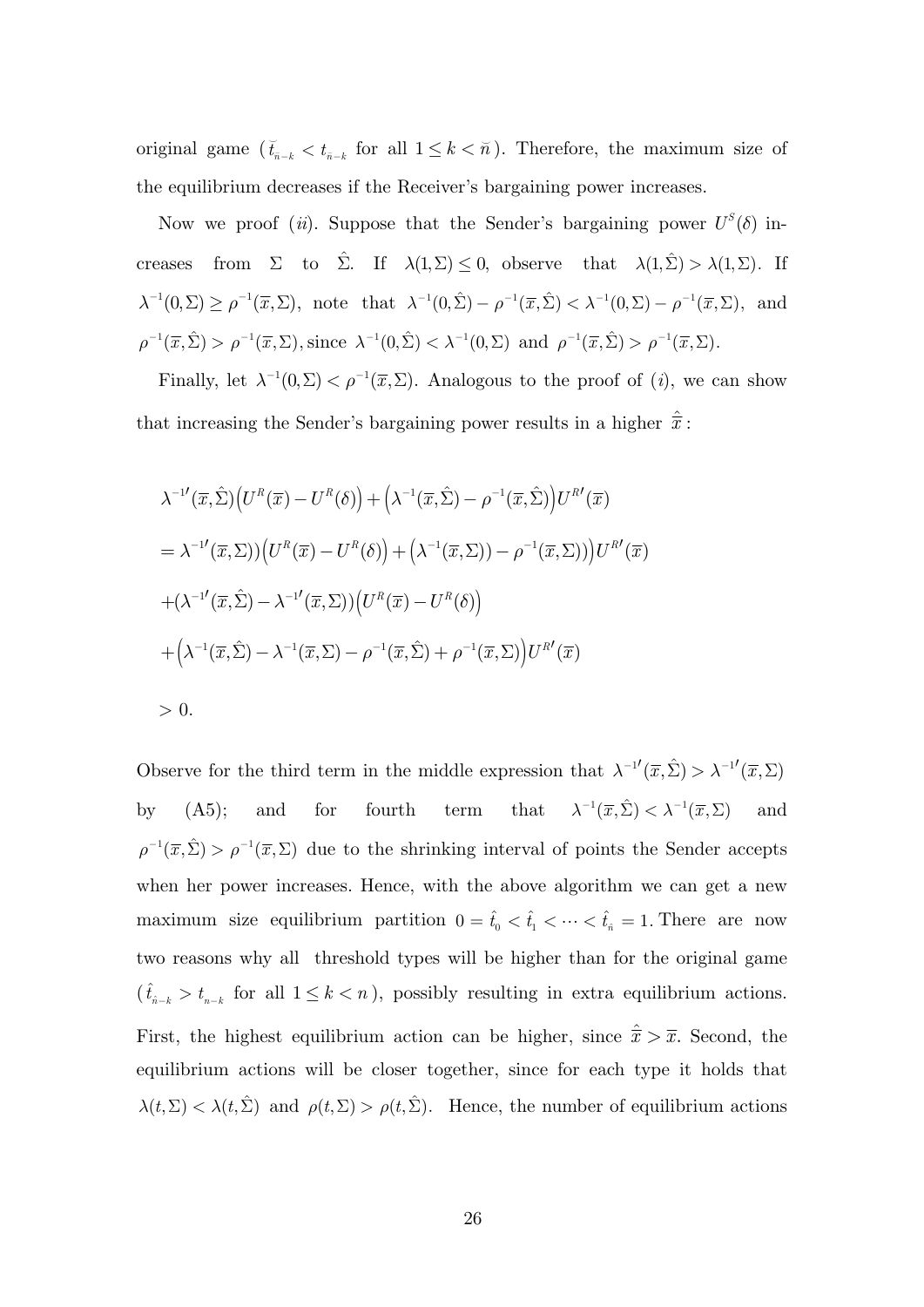in the maximum size equilibrium is (weakly) higher when  $U^{S}(\delta) = \hat{\Sigma}$  than when  $U^S(\delta) = \Sigma$ . *Q.E.D.* 

## **References**

- Agranov, M., & Schotter, A. (2011). Language and Leadership: an Experimental Study of Ambiguity and Vagueness in the Announcement Game. *Working paper, New York University*.
- Alonso, R., & Matouschek, N. (2008). Optimal delegation. *Review of Economic Studies, 75*, 259-293.
- Ausubel, L. M., Cramton, P., & Deneckere, R. J. (2002). Bargaining with incomplete information. In R. J. Aumann, & S. Hart (Eds.), *Handbook of Game Theory with Economic Applications* (Vol. 3, pp. 1897-1945). Amsterdam: North-Holland.
- Baer, J. L. (1976). How to be an Assertive (Not Aggressive) Woman in Life, Love, and on the Job: A Total Guide to Self-Assertiveness. New York, NY: New American Library.
- Blume, A., Kim, Y.-G., & Sobel, J. (1993). Evolutionary Stability in Games of Communication. *Games and Economic Behavior, 5*, 547-575.
- Butler, P. E. (1976). Self-Assertion For Women: A Guide to Becoming Androgynous. New York, NY: Canfield.
- Calvó-Armengol, A. (2001). Bargaining Power in Communication Networks. *Mathematical Social Sciences, 41*, 49-87.
- Che, Y.‐K., & Kartik, N. (2009). Opinions as Incentives. *Journal of Political Economy, 117*, 815-860.
- Chen, Y., Kartik, N., & Sobel, J. (2008). Selecting Cheap Talk Equilibria. *Econometrica, 76*, 117-136.
- Cheng, W., & Warren, M. (2003). Inexplicitness, Indirectness and Vagueness Made Clearer. *Pragmatics, 13*, 381-400.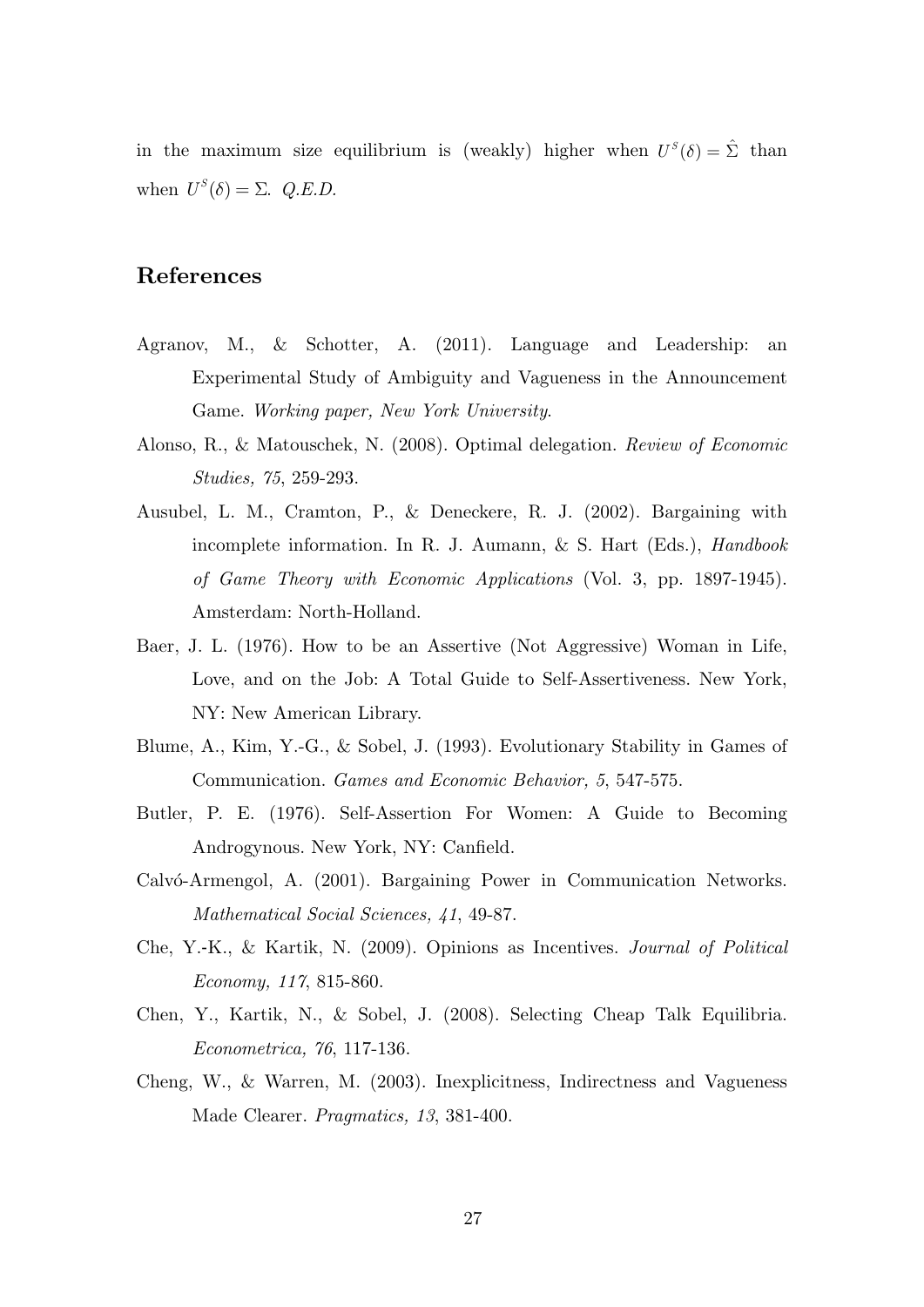- Compte, O., Jenny, F., & Rey, P. (2002). Capacity Constraints, Mergers and Collusion. *European Economic Review, 46*, 1-29.
- Crawford, V., & Sobel, J. (1982). Strategic Information Transmission. *Econometrica, 50*, 1431-1451.
- Cseres, K. (2010). Comparing Laws in the Enforcement of EU and National Competition Laws. *European Journal of Legal Studies, 3*, 7-44.
- De Groot Ruiz, A. W., Offerman, T., & Onderstal, S. (2011a). Equilibrium Selection in Cheap Talk Games: ACDC Rocks When Other Criteria Remain Silent. *Working paper, University of Amsterdam*.
- De Groot Ruiz, A. W., Offerman, T., & Onderstal, S. (2011b). An Experimental Study of Credible Deviations and ACDC: Extended Version. *Working paper, University of Amsterdam*.
- Dessein, W. (2002). Authority and Communication in Organizations. *Review of Economic Studies, 69*, 811-838.
- Farrell, J. (1993). Meaning and Credibility in Cheap-Talk Games. *Games and Economic Behavior, 5*, 514-531.
- Farrell, J., & Gibbons, R. (1989). Cheap Talk can Matter in Bargaining. *Journal of Economic Theory, 48*, 221-237.
- Gudykunst, W. B., & Lee, C. L. (2003). Cross-cultural Communication Theories. In W. B. Gudykunst (Ed.), *Cross-cultural and Intercultural Communication.* Thousand Oaks, CA: Sage Publications, Inc.
- Henley, N. M., & Kramarae, C. (2001). Gender, Power, and Miscommunication. In D. M. Huschka (Ed.), *Feminism in the Study of Religion: A Reader* (pp. 34-60). Bodmin, Cornwall: MPG Books Ltd.
- Høj, J. (2007). Competition Law and Policy Indicators for the OECD countries. *OECD Economics Department Working Papers No. 568*.
- Kartik, N. (2009). Strategic Communication with Lying Costs. *Review of Economic Studies, 76*, 1359–1395.
- Kartik, N., Ottaviani, M., & Squintani, F. (2007). Credulity, Lies and Costly Talk. *Journal of Economic Theory, 134*, 93-116.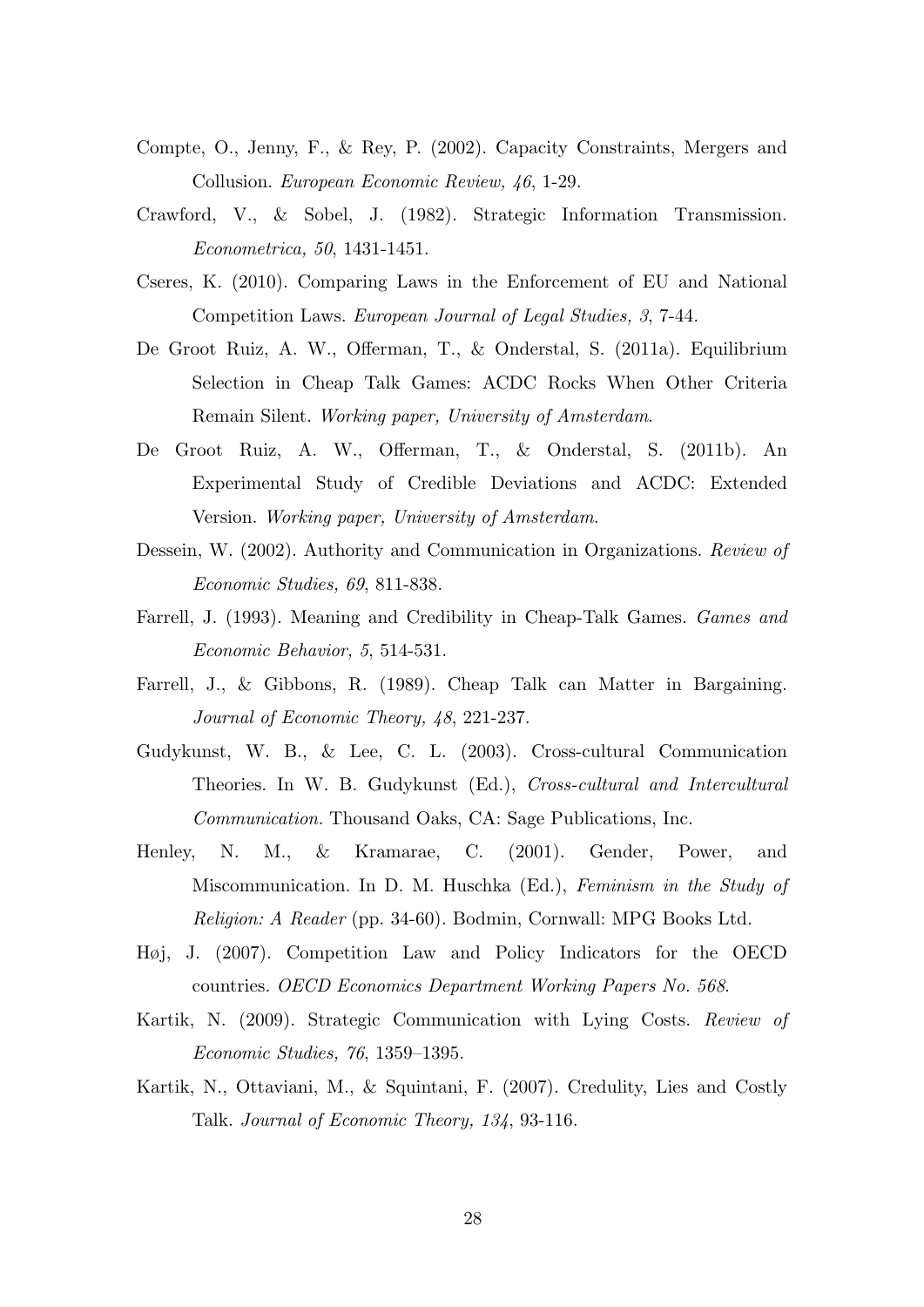- Keating, E. (2009). Power and Pragmatics. *Language and Linguistics Compass, 3(4)*, 996–1009.
- Kipnis, D., Schmidt, S. M., & Wilkinson, I. (1980). Intraorganizational Influence Tactics: Explorations in Getting One's Way. *Journal of Applied Psychology, 65(4)*, 440-452.
- Kohlberg, E., & Mertens, J.-F. (1986). On the Strategic Stability of Equilibria. *Econometrica, 54*, 1003-1037.
- Maltz, D. N., & Bork, R. A. (1982). A Cultural Approach to Male-Female Miscommunication. In J. Gumperz (Ed.), *Language and Social Identity* (pp. 195-216). Cambridge: Cambridge University Press.
- Marino, A. M. (2007). Delegation versus Veto in Organizational Games of Strategic Communication. *Journal of Public Economic Theory, 9*, 979- 992.
- Matthews, S. A. (1989). Veto Threats: Rhetoric in a Bargaining Game. *Quarterly Journal of Economics, 104*, 347-369.
- Matthews, S. A., & Postlewaite, A. (1989). Pre-Play Communication in Two-Person Sealed-Bid Double Auctions. *Journal of Economic Theory, 48*, 238-263.
- Matthews, S. A., Okuno-Fujiwara, M., & Postlewaite, A. (1991). Refining Cheap-Talk Equilibria. *Journal of Economic Theory, 55*, 247-273.
- Pitchik, C., & Schotter, A. (1987). Honesty in a Model of Strategic Information Transmission. *American Economic Review, 77*, 1032-1036.
- Qaqaya, H., & Lipimile, G. (2008). *The Effects of Anti-competitive Business Practices on Developing Countries and their Development Prospects.* Geneva: United Nations Conference on Trade and Development.
- Rabin, M. (1990). Communication between Rational Agents. *Journal of Economic Theory, 51*, 144-170.
- Rabin, M., & Sobel, J. (1996). Deviations, Dynamics and Equilibrium Refinements. *Journal of Economic Theory, 68*, 1-25.